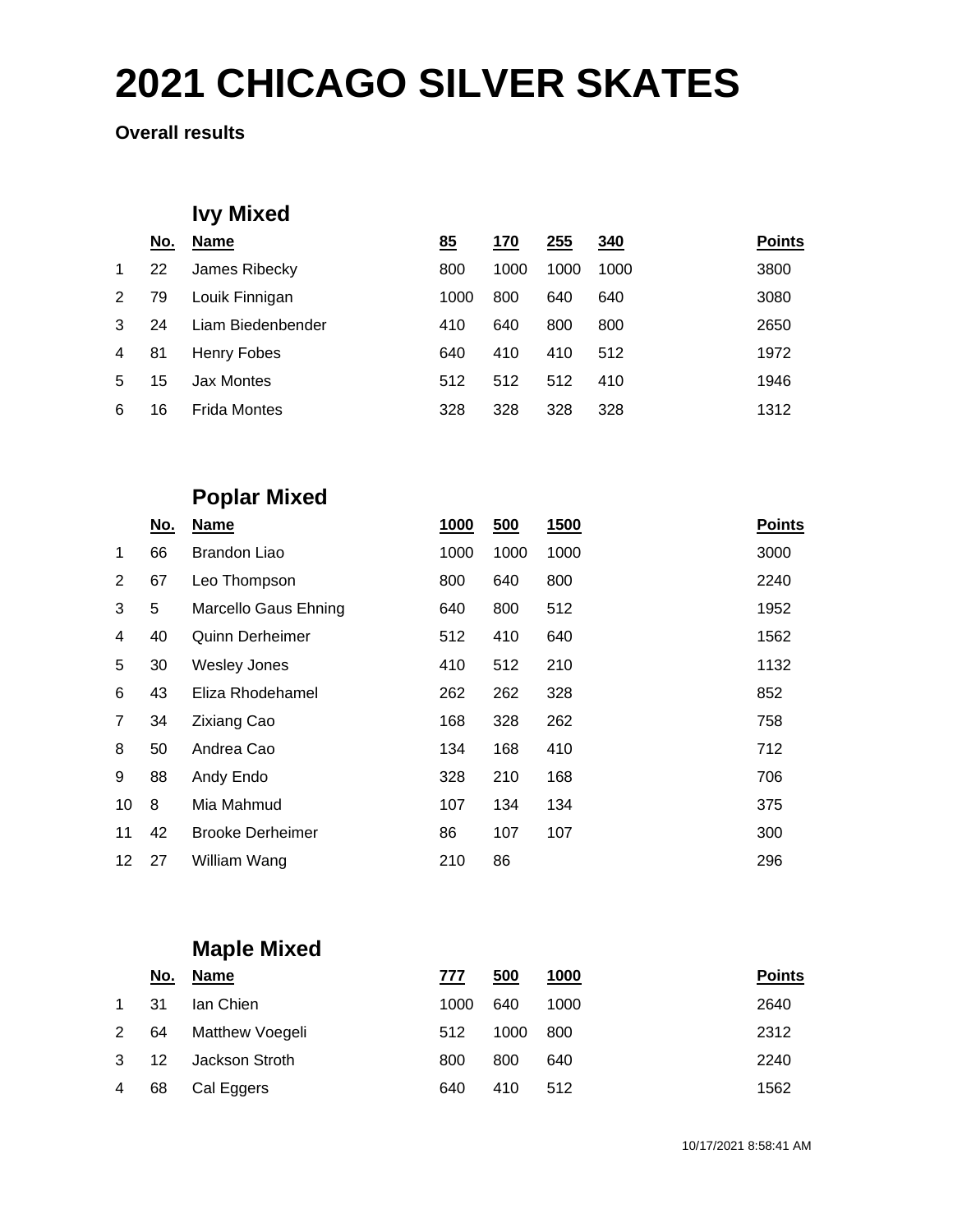#### **Overall results**

| 5 | 36  | Winny Chen            | 328 | 512 | 410  | 1250 |
|---|-----|-----------------------|-----|-----|------|------|
| 6 | 90  | Alex Casas            | 410 | 328 | -328 | 1066 |
| 7 | -47 | Henry Kurtz           | 210 | 262 | 262  | 734  |
| 8 | 69  | <b>Martzel Montes</b> | 262 | 168 | 210  | 640  |
| 9 | 63  | Stella Summerfield    | 168 | 210 | 168  | 546  |

#### **Oak Mixed**

|                | No. | <b>Name</b>       | 500  | <u>333</u> | <u>777</u> | <b>Points</b> |
|----------------|-----|-------------------|------|------------|------------|---------------|
| $\mathbf{1}$   | 10  | Kieran Collins    | 1000 | 1000       | 640        | 2640          |
| 2              | 74  | Vonna Shill       | 800  | 512        | 1000       | 2312          |
| 3              | 37  | Winston Chen      | 640  | 640        | 800        | 2080          |
| $\overline{4}$ | 25  | Philip Hasala     | 410  | 800        | 512        | 1722          |
| 5              | 48  | Benjamin McDougal | 512  | 410        | 410        | 1332          |
| 6              | 75  | Sophie Crnkovic   | 262  | 328        | 328        | 918           |
| 7              | 28  | Samuel Tian       | 328  | 210        | 210        | 748           |
| 8              | 71  | Anna Endo         | 210  | 262        | 262        | 734           |

### **Birch Mixed**

|             | No. | <b>Name</b>       | 500  | 500  | 333  | 333  | 777  | <b>Points</b> |
|-------------|-----|-------------------|------|------|------|------|------|---------------|
| $\mathbf 1$ | 60  | Vincent Chan      | 410  | 800  | 1000 | 410  | 1000 | 3620          |
| 2           | 13  | Juliet Javorsky   | 1000 | 640  | 512  | 640  | 800  | 3592          |
| 3           | 70  | Liam Sears        | 640  | 512  | 800  | 800  | 512  | 3264          |
| 4           |     | Carolyn Tegtmeier | 800  | 410  | 640  | 1000 | 410  | 3260          |
| 5           | 18  | Evie Forrer       | 512  | 1000 | 410  | 512  | 640  | 3074          |

### **Elm Mixed**

|                   | <u>No.</u> | Name             | 500  | 333  | 777   | <b>Points</b> |
|-------------------|------------|------------------|------|------|-------|---------------|
|                   |            | 1 91 Chris Casas | 1000 | 800  | 1000  | 2800          |
|                   | 2 61       | Vanessa Chan     | 800  | 1000 | - 800 | 2600          |
| $3 \overline{38}$ |            | William Chen     | 640  | 640  | 640   | 1920          |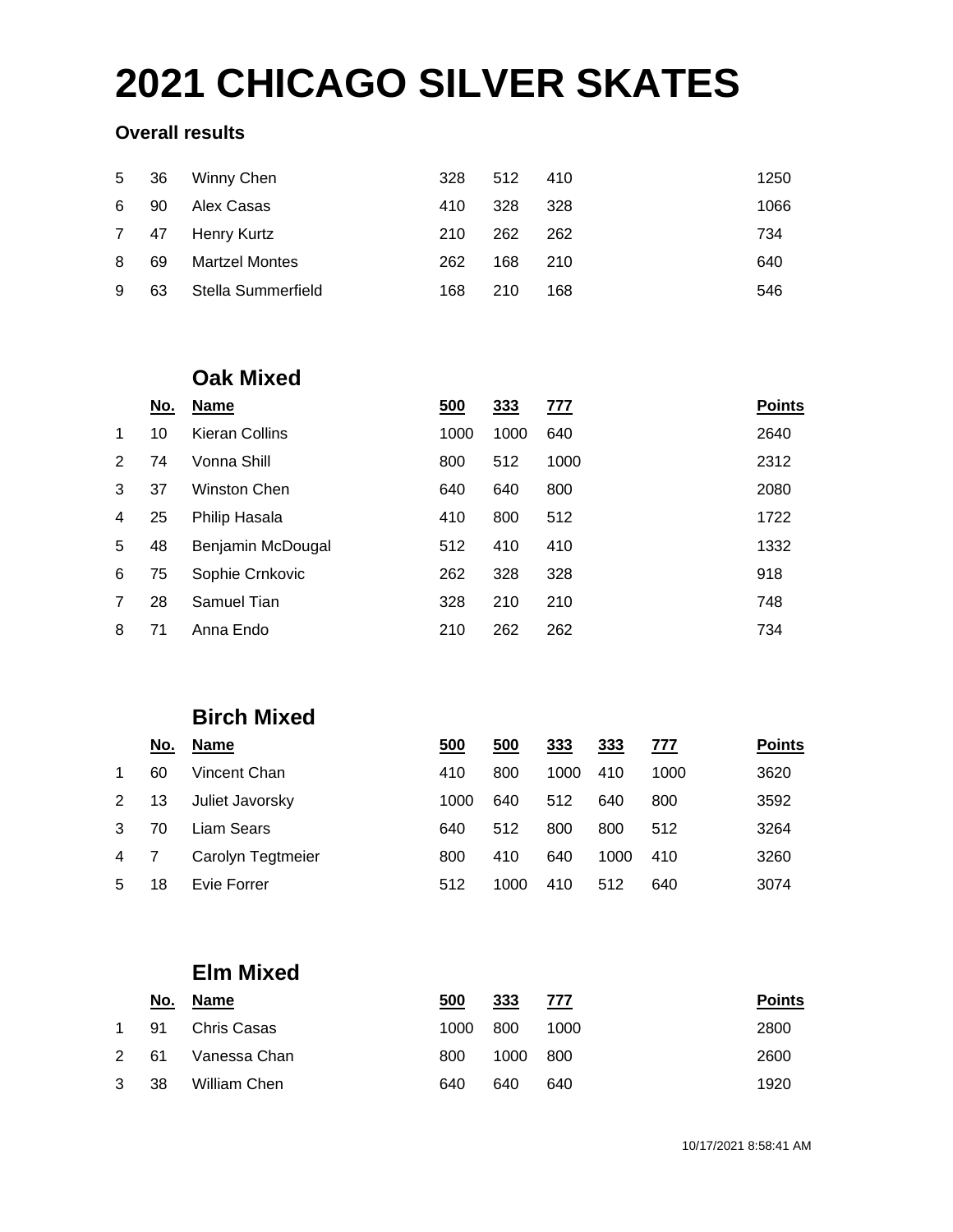#### **Overall results**

| $\overline{4}$ | 80 | <b>Issak Stein</b>        | 512 | 512 512 |       | 1536 |
|----------------|----|---------------------------|-----|---------|-------|------|
| 5 73           |    | Aiden Yu                  | 410 | -328    | 410   | 1148 |
| 6              | 46 | Immanuel Martinez-Mohabir | 262 | 410     | -262  | 934  |
|                |    | 7 77 Hannah Camp          | 210 | 262     | - 328 | 800  |
| 8 11           |    | Nina Nadaska              | 328 | 210     | - 0   | 538  |

#### **Ash Mixed**

|               | No. | <b>Name</b>        | 500  | 333  | 333  | 777  | <b>Points</b> |
|---------------|-----|--------------------|------|------|------|------|---------------|
| $\mathbf 1$   | 9   | Tevin Chimedtseren | 1000 | 800  | 1000 | 1000 | 3800          |
| $\mathcal{P}$ | 52  | Kaleb Stein        | 800  | 1000 | 800  | 800  | 3400          |
| 3             | 20  | henry lopuszynski  | 512  | 512  | 512  | 640  | 2176          |
| 4             | 33  | Aina Smith-Valls   | 640  | 410  | 640  | 328  | 2018          |
| -5            | 59  | Hudson Kim         | 410  | 640  | 410  | 410  | 1870          |
| 6             | 57  | Hugh Lin           | 0    | 0    | 0    | 512  | 512           |

### **Ginkgo Mixed**

|   | No. | <b>Name</b>          | 333  | 333  | 222  | 222  | 500  | <b>Points</b> |
|---|-----|----------------------|------|------|------|------|------|---------------|
| 1 | 56  | Lucy Farley          | 1000 | 1000 | 1000 | 1000 | 1000 | 5000          |
| 2 | 23  | Nathaniel Thouma     | 800  | 800  | 800  | 512  | 512  | 3424          |
| 3 | 78  | Gavin O'Shaughnessey | 640  | 640  | 640  | 640  | 800  | 3360          |
| 4 | 45  | Levi Chiapello       | 512  | 512  | 512  | 800  | 640  | 2976          |

#### **Elder Mixed**

|              | No. | Name                   | 1000 | 500  | 500  | 1500 | <b>Points</b> |
|--------------|-----|------------------------|------|------|------|------|---------------|
| $\mathbf{1}$ | 2   | Eddie Kim              | 1000 | 1000 | 1000 | 1000 | 4000          |
| 2            | 84  | <b>Anthony Salvati</b> | 512  | 800  | 800  | 800  | 2912          |
| 3            | 44  | <b>Tim Moore</b>       | 640  | 640  | 512  | 640  | 2432          |
| 4            | 39  | Gary Martin            | 410  | 512  | 640  | 512  | 2074          |
| 5            | 85  | Mary Murphy            | 800  | 410  | 410  | 410  | 2030          |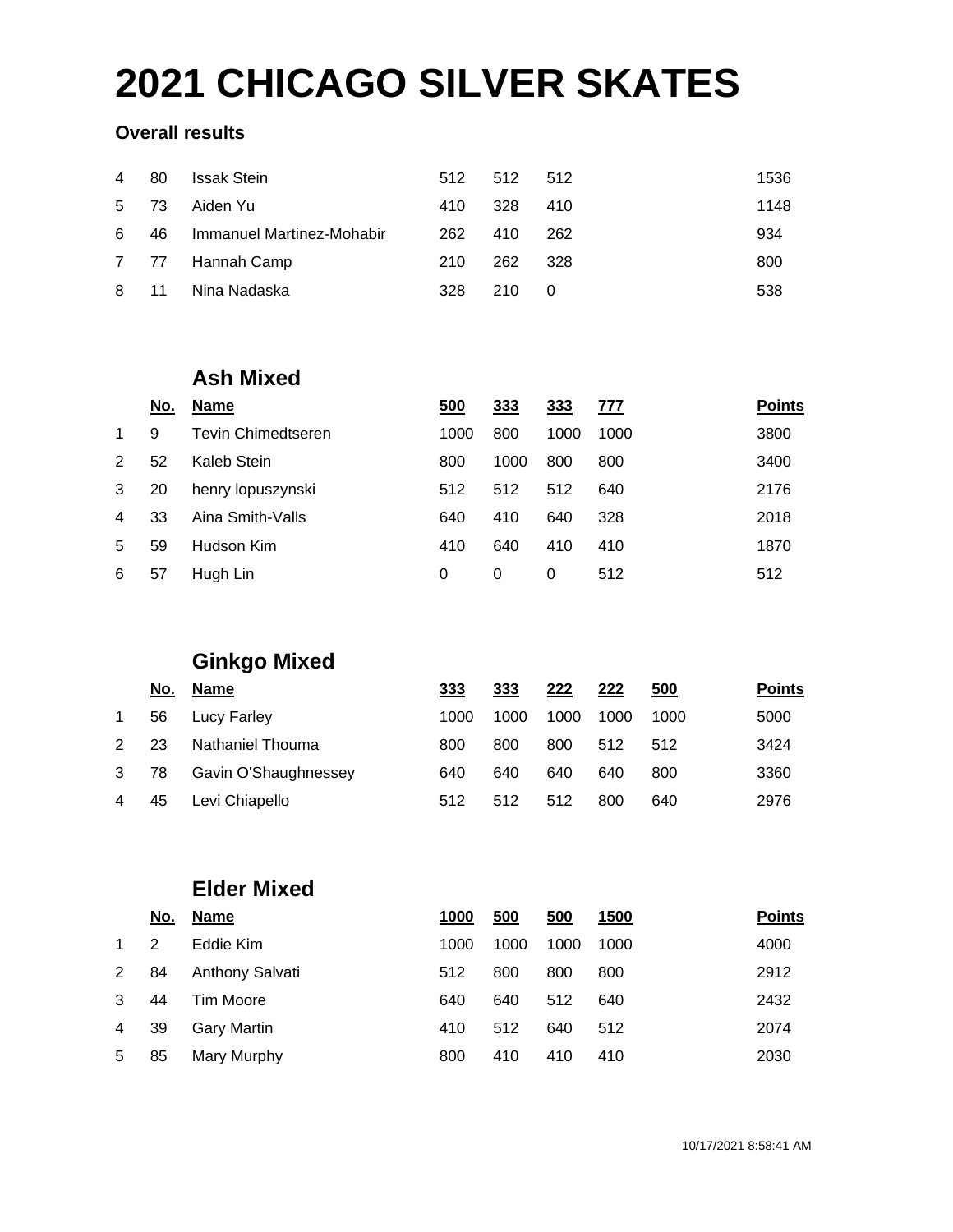**Overall results**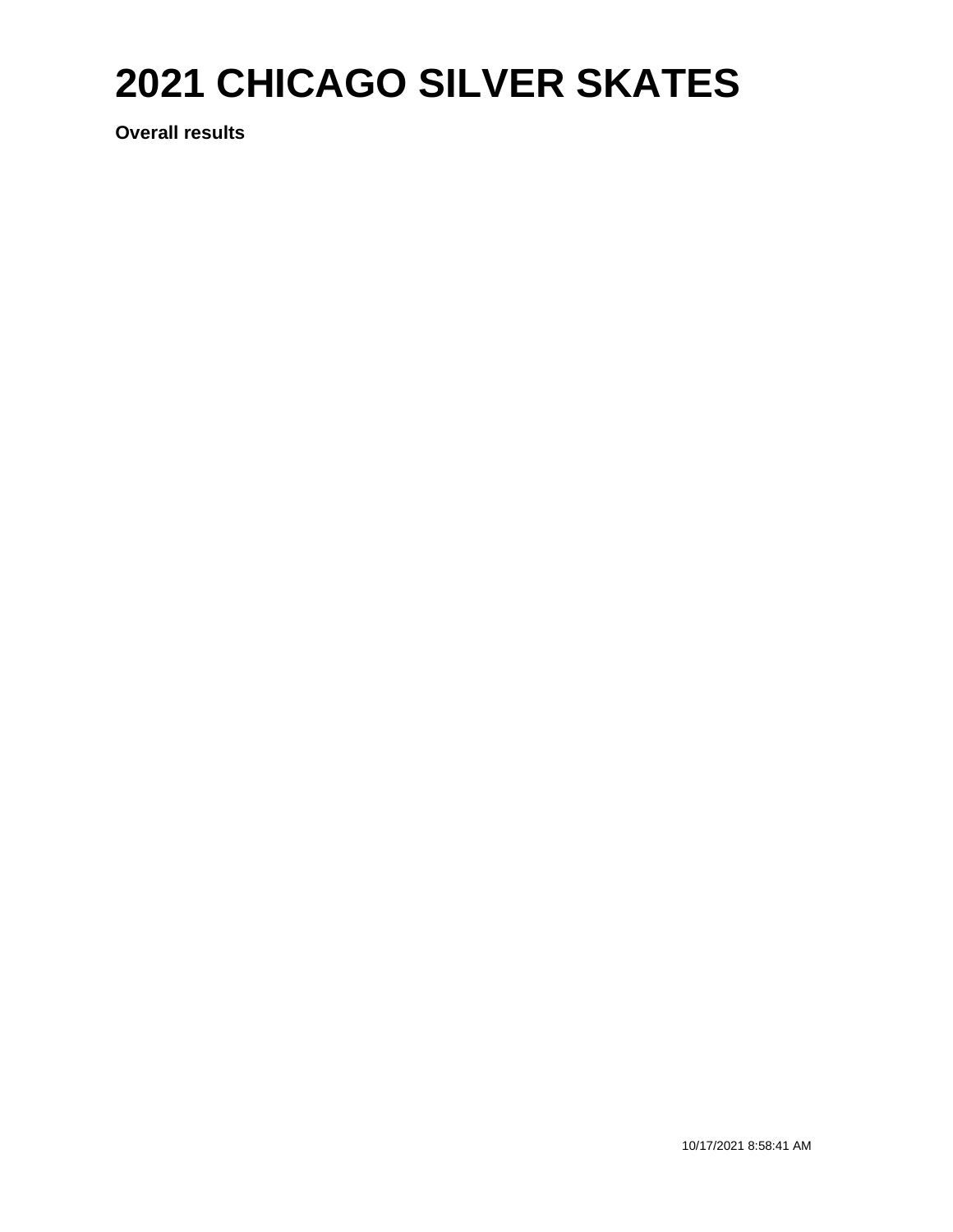**Competition results**

#### **Event 1 - Ivy X 85 meters Semifinals Picking top 1 and 1 fastest 2nds**

|                | <u>No.</u> | <b>Heat 1 of 2</b>  | <b>Time</b> | <u>Qual</u> |
|----------------|------------|---------------------|-------------|-------------|
| 1              | 79         | Louik Finnigan      | 17.740      | Q           |
| $\overline{2}$ | 81         | Henry Fobes         | 20.700      | Q           |
| 3              | 16         | <b>Frida Montes</b> | 27.190      |             |
|                | <u>No.</u> | Heat 2 of 2         | <b>Time</b> | <b>Qual</b> |
| 1              | 22         | James Ribecky       | 18.860      | Q           |
| 2              | 15         | <b>Jax Montes</b>   | 20.920      |             |
| 3              | 24         | Liam Biedenbender   | 21.340      |             |

#### **Event 2 - Poplar X 1000 meters Semifinals**

#### **Picking top 1 and 1 fastest 2nds**

|                               | <u>No.</u>           | Heat 1 of 3                                                                       | <b>Time</b>                                  | <b>Qual</b> |
|-------------------------------|----------------------|-----------------------------------------------------------------------------------|----------------------------------------------|-------------|
| 1<br>$\overline{2}$<br>3<br>4 | 67<br>40<br>27<br>42 | Leo Thompson<br><b>Quinn Derheimer</b><br>William Wang<br><b>Brooke Derheimer</b> | 1:43.110<br>1:44.510<br>1:47.360<br>1:54.070 | Q<br>Q      |
|                               | <u>No.</u>           | Heat 2 of 3                                                                       | <b>Time</b>                                  | <b>Qual</b> |
| 1<br>2<br>3<br>4              | 66<br>88<br>34<br>50 | Brandon Liao<br>Andy Endo<br><b>Zixiang Cao</b><br>Andrea Cao                     | 1:44.790<br>1:49.520<br>1:49.620<br>1:49.660 | Q           |
|                               | <u>No.</u>           | Heat 3 of 3                                                                       | <b>Time</b>                                  | <b>Qual</b> |
| 1<br>2<br>3<br>4              | 5<br>43<br>30<br>8   | Marcello Gaus Ehning<br>Eliza Rhodehamel<br><b>Wesley Jones</b><br>Mia Mahmud     | 1:44.560<br>1:45.080<br>1:45.110<br>1:53.080 | Q           |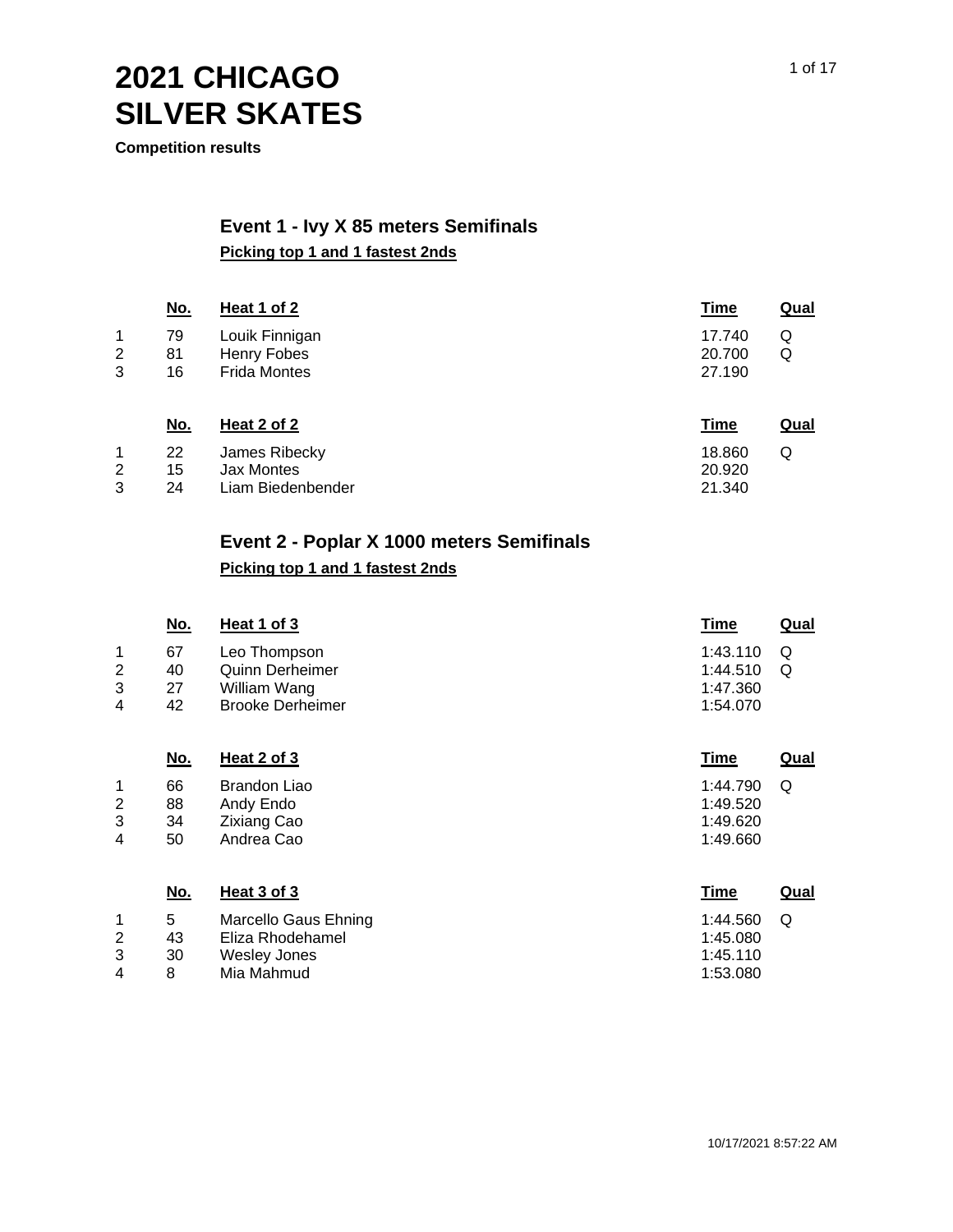**Competition results**

#### **Event 3 - Maple X 777 meters Semifinals Picking top 2 and 1 fastest 3rds**

|   | <u>No.</u> | Heat 1 of 2           | <u>Time</u> | <u>Qual</u> |
|---|------------|-----------------------|-------------|-------------|
| 1 | 31         | lan Chien             | 1:27.060    | Q           |
| 2 | 68         | Cal Eggers            | 1:28.390    | Q           |
| 3 | 36         | Winny Chen            | 1:31.770    |             |
| 4 | 69         | <b>Martzel Montes</b> | 1:33.790    |             |
|   | N٥         | Heat $2$ of $2$       | Time        | Qual        |

|   | IVV. | neal 2 01 2        | <u>Line</u> | Qual |
|---|------|--------------------|-------------|------|
|   | 12   | Jackson Stroth     | 1:27.700    | Q    |
| 2 | 64   | Matthew Voegeli    | 1:30.550    | Q    |
| 3 | 90   | Alex Casas         | 1:30.760    | Q    |
| 4 | 47   | Henry Kurtz        | 1:32.990    |      |
| 5 | 63   | Stella Summerfield | 1:54.280    |      |

# **Event 4 - Oak X 500 meters Semifinals**

**Picking top 2**

|                | <u>No.</u> | Heat 1 of 2       | Time     | <u>Qual</u> |
|----------------|------------|-------------------|----------|-------------|
|                | 37         | Winston Chen      | 1:00.870 | Q           |
| $\overline{2}$ | 48         | Benjamin McDougal | 1:03.980 | Q           |
| 3              | 71         | Anna Endo         | 1:05.860 |             |
| 4              | 28         | Samuel Tian       | 1:24.600 |             |
|                |            |                   |          |             |

|                | <u>No.</u> | Heat 2 of 2     | Time     | <u>Qual</u> |
|----------------|------------|-----------------|----------|-------------|
|                | 10         | Kieran Collins  | 58.810   |             |
| 2              | 74         | Vonna Shill     | 1:00.580 |             |
| 3              | 75         | Sophie Crnkovic | 1:02.270 |             |
| $\overline{4}$ | 25         | Philip Hasala   | 1:11.730 |             |

#### **Event 5 - Birch X 500 meters Finals**

| <u>No.</u> | <b>Final A</b>    | Time     | <b>Points</b> |
|------------|-------------------|----------|---------------|
| 13         | Juliet Javorsky   | 1:04.280 | 1000          |
|            | Carolyn Tegtmeier | 1:05.050 | 800           |
| 70         | Liam Sears        | 1:05.450 | 640           |
| 18         | Evie Forrer       | 1:05.700 | 512           |
| 60         | Vincent Chan      | 1:16.160 | 410           |
|            |                   |          |               |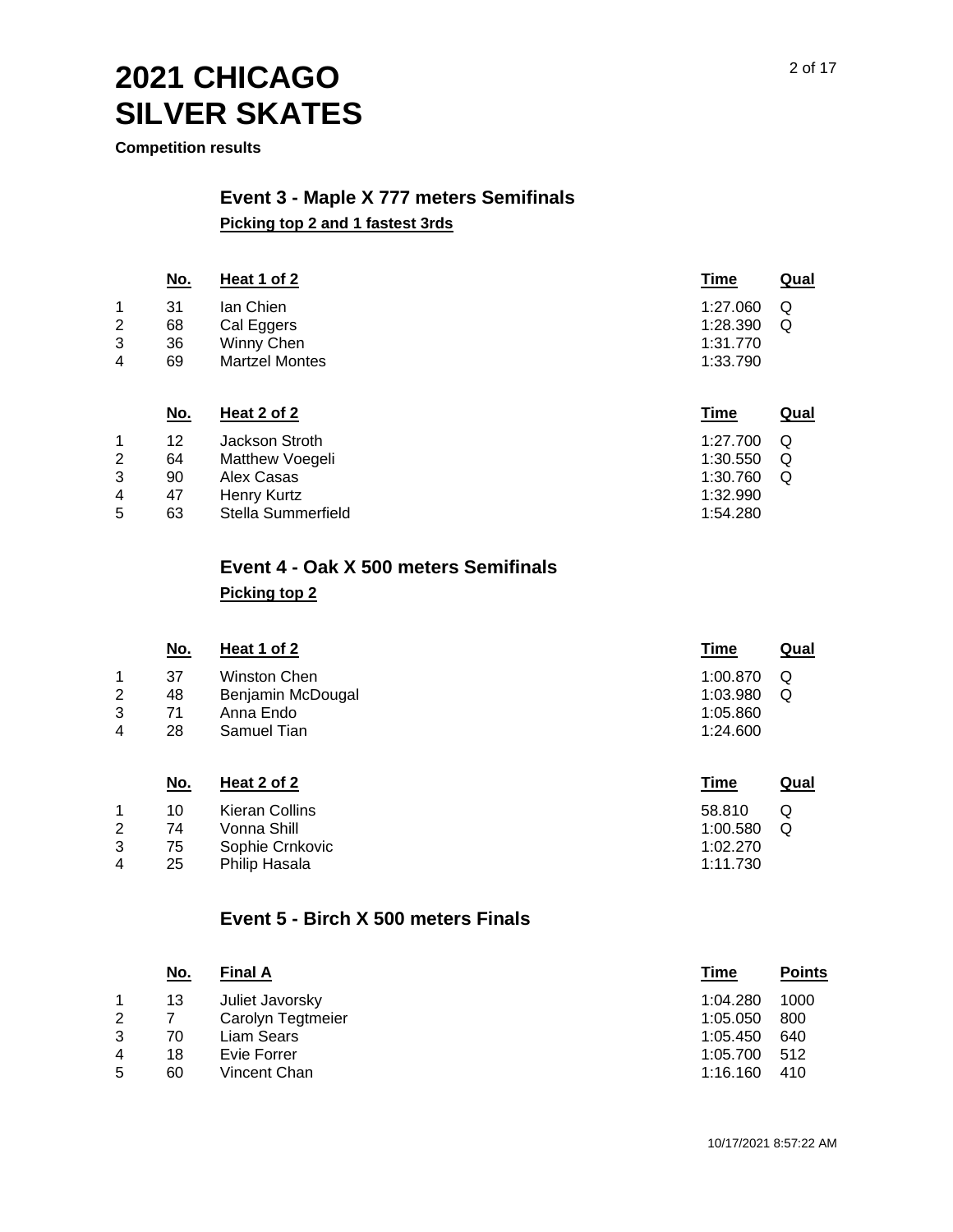**Competition results**

## **Event 6 - Elm X 500 meters Semifinals**

**Picking top 2**

|   | <u>No.</u> | Heat 1 of 2               | Time     | Qual |
|---|------------|---------------------------|----------|------|
|   | 61         | Vanessa Chan              | 1:04.980 | Q    |
| 2 | 91         | <b>Chris Casas</b>        | 1:05.170 | O    |
| 3 | 77         | Hannah Camp               | 1:05.200 |      |
| 4 | 46         | Immanuel Martinez-Mohabir | 1:08.420 |      |
|   |            |                           |          |      |

|                | <u>No.</u> | Heat 2 of 2        | Time     | Qual |
|----------------|------------|--------------------|----------|------|
|                | 38         | William Chen       | 1:04.660 | O    |
| 2              | 80         | <b>Issak Stein</b> | 1:04.670 | O    |
| 3              | 73         | Aiden Yu           | 1:05.070 |      |
| $\overline{4}$ | 11         | Nina Nadaska       | 1:19.760 |      |

# **Event 7 - Ash X 500 meters Semifinals**

**Picking top 2**

|                              | No.           | Heat 1 of 2                                        | Time                      | Qual   |
|------------------------------|---------------|----------------------------------------------------|---------------------------|--------|
| $\overline{2}$<br><b>DNS</b> | 9<br>33<br>57 | Tevin Chimedtseren<br>Aina Smith-Valls<br>Hugh Lin | 1:03.290<br>1:30.170<br>٠ | Q<br>Q |
|                              | N۵            | Heat $2$ of $2$                                    | Time                      | Qual   |

|   | <u></u> | 11991 E 91E      |              | $-$ |
|---|---------|------------------|--------------|-----|
|   | 52      | Kaleb Stein      | 1:14.010 $Q$ |     |
| 2 | 20      | Henrylopuszynski | $1:16.330$ Q |     |
| 3 | 59      | Hudson Kim       | 1:17.600     |     |
|   |         |                  |              |     |

#### **Event 8 - Ginkgo X 333 meters Finals**

|                | <u>No.</u> | <b>Final A</b>       | Time   | <b>Points</b> |
|----------------|------------|----------------------|--------|---------------|
|                | 56         | Lucy Farley          | 54.210 | 1000          |
| $\overline{2}$ | 23         | Nathaniel Thouma     | 54.510 | 800           |
| 3              | 78         | Gavin O'Shaughnessey | 55.480 | 640           |
| 4              | 45         | Levi Chiapello       | 56.830 | 512           |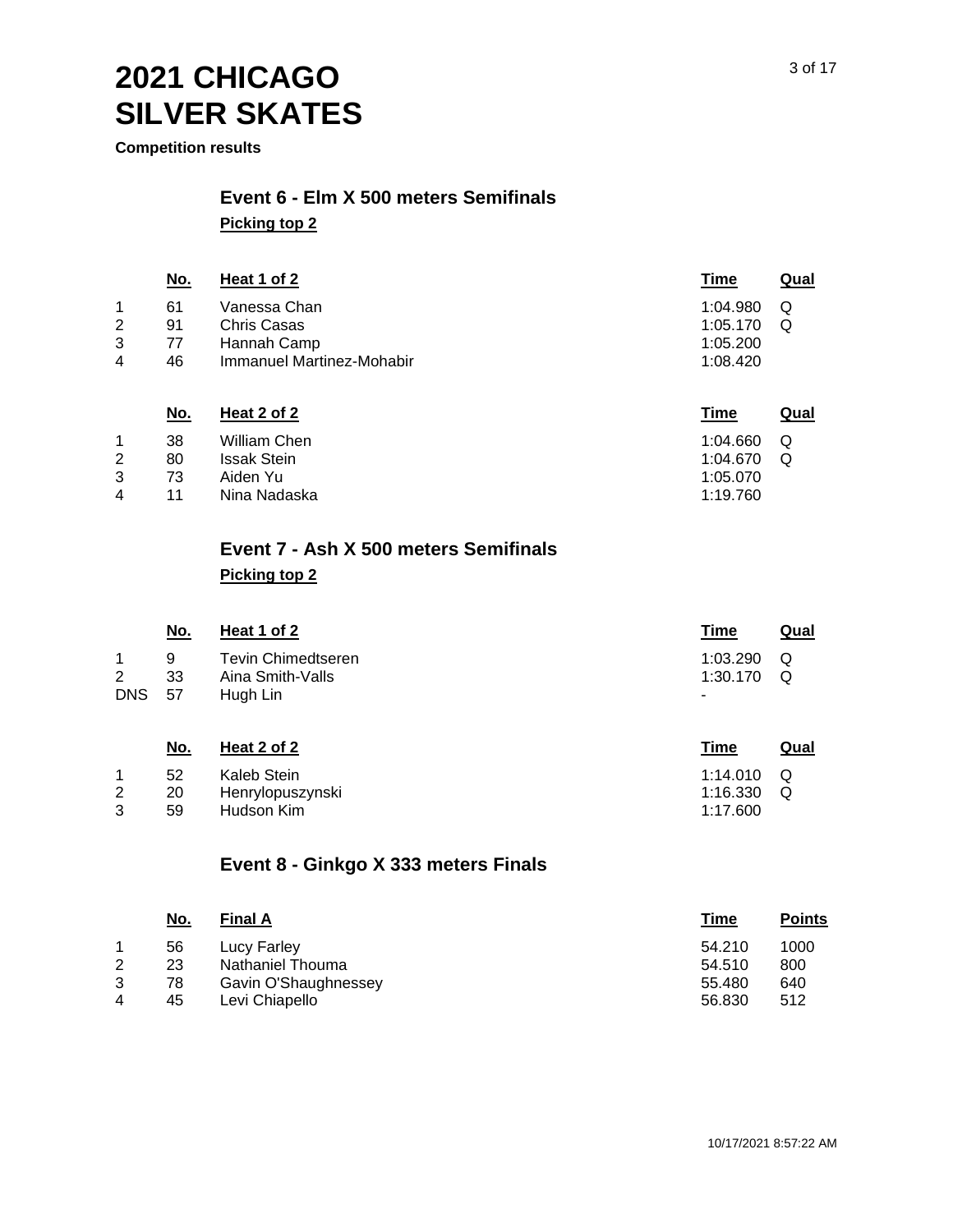**Competition results**

#### **Event 9 - Elder X 1000 meters Semifinals Picking top 2**

|                                   | <u>No.</u>     | Heat 1 of 2                               | <u>Time</u>               | <u>Qual</u> |
|-----------------------------------|----------------|-------------------------------------------|---------------------------|-------------|
| 1<br>$\overline{2}$<br><b>DNS</b> | 44<br>84<br>58 | Tim Moore<br>Anthony Salvati<br>Tom Brown | 2:04.100<br>2:04.200<br>٠ | Q<br>Q      |
|                                   | No.            | Heat 2 of 2                               | Time                      | Qual        |

|   |    | Eddie Kim   | $1:50.580$ Q |  |
|---|----|-------------|--------------|--|
| 2 | 85 | Mary Murphy | $2:03.250$ Q |  |
|   | 39 | Garv Martin | 2:06.800     |  |

#### **Event 10 - Ivy X 85 meters Finals**

|              | <u>No.</u> | <b>Final A</b> | <u>Time</u> | <b>Points</b> |
|--------------|------------|----------------|-------------|---------------|
| 1            | 79         | Louik Finnigan | 17.010      | 1000          |
| $\mathbf{2}$ | 22         | James Ribecky  | 17.300      | 800           |
| 3            | 81         | Henry Fobes    | 20.280      | 640           |
|              |            |                |             |               |

| <u>No.</u> | <b>Final B</b>    | Time   | <b>Points</b> |
|------------|-------------------|--------|---------------|
| 15         | Jax Montes        | 20.760 | 512           |
| 24         | Liam Biedenbender | 20.860 | 410           |
| 16.        | Frida Montes      | 27.570 | 328           |
|            |                   |        |               |

## **Event 11 - Ivy X 170 meters Semifinals**

#### **Picking top 1 and 1 fastest 2nds**

|             | <u>No.</u>     | Heat 1 of 2                                         | <b>Time</b><br><b>Qual</b>        |  |
|-------------|----------------|-----------------------------------------------------|-----------------------------------|--|
| 1<br>2<br>3 | 22<br>81<br>16 | James Ribecky<br>Henry Fobes<br><b>Frida Montes</b> | 32.360<br>Q<br>40.890<br>1:05.200 |  |
|             | <u>No.</u>     | Heat 2 of 2                                         | <b>Time</b><br><b>Qual</b>        |  |
| 1           | 79             | Louik Finnigan                                      | 33.930<br>Q                       |  |
| 2           | 24             | Liam Biedenbender                                   | 37.170<br>Q                       |  |
| 3           | 15             | <b>Jax Montes</b>                                   | 39.200                            |  |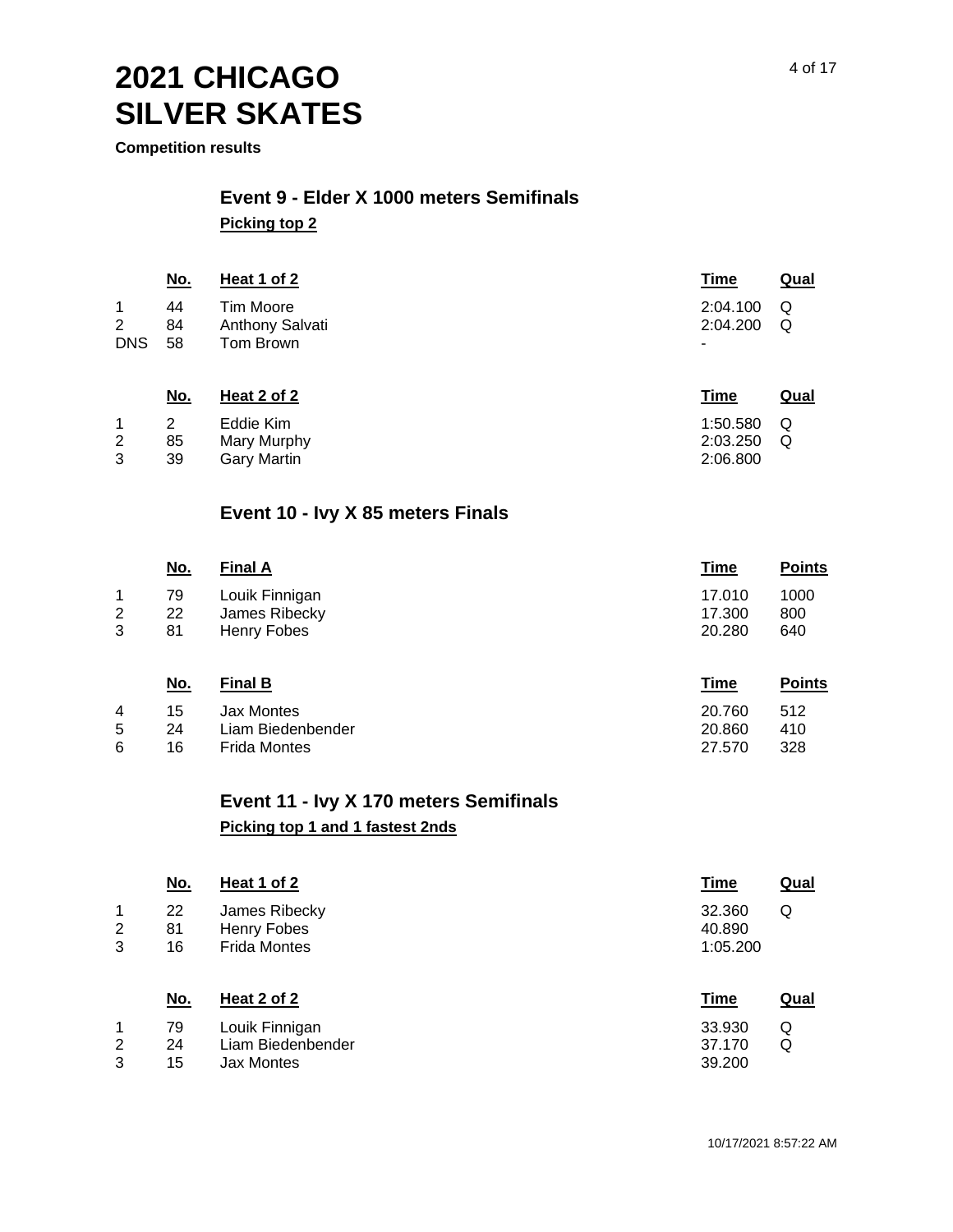**Competition results**

8 9 47

63 Stella Summerfield

Henry Kurtz

### **Event 12 - Poplar X 1000 meters Finals**

|   | <u>No.</u> | <b>Final A</b>              | <b>Time</b> | <b>Points</b> |
|---|------------|-----------------------------|-------------|---------------|
| 1 | 66         | <b>Brandon Liao</b>         | 1:44.010    | 1000          |
| 2 | 67         | Leo Thompson                | 1:44.260    | 800           |
| 3 | 5          | <b>Marcello Gaus Ehning</b> | 1:45.550    | 640           |
| 4 | 40         | <b>Quinn Derheimer</b>      | 1:46.620    | 512           |
|   | <u>No.</u> | <b>Final B</b>              | <b>Time</b> | <b>Points</b> |
| 5 | 30         | <b>Wesley Jones</b>         | 1:49.680    | 410           |
| 6 | 88         | Andy Endo                   | 1:49.830    | 328           |
|   | 43         | Eliza Rhodehamel            | 1:50.020    | 262           |
| 7 |            |                             |             |               |
| 8 | 27         | William Wang                | 1:52.830    | 210           |
|   |            |                             |             |               |

|    | <u>No.</u> | <b>Final C</b>          | Time     | <b>Points</b> |
|----|------------|-------------------------|----------|---------------|
| 9  | 34         | <b>Zixiang Cao</b>      | 1:48.990 | 168           |
| 10 | 50         | Andrea Cao              | 1:49.980 | 134           |
| 11 |            | Mia Mahmud              | 1:52.200 | 107           |
| 12 | 42         | <b>Brooke Derheimer</b> | 2:19.410 | 86            |

#### **Event 13 - Maple X 777 meters Finals**

|   | <u>No.</u> | <b>Final A</b>        | <b>Time</b> | <b>Points</b> |
|---|------------|-----------------------|-------------|---------------|
| 1 | 31         | lan Chien             | 1:23.660    | 1000          |
| 2 | 12         | Jackson Stroth        | 1:24.640    | 800           |
| 3 | 68         | Cal Eggers            | 1:26.020    | 640           |
| 4 | 64         | Matthew Voegeli       | 1:26.580    | 512           |
| 5 | 90         | Alex Casas            | 1:27.230    | 410           |
|   | <u>No.</u> | <b>Final B</b>        | <b>Time</b> | <b>Points</b> |
| 6 | 36         | Winny Chen            | 1:31.560    | 328           |
| 7 | 69         | <b>Martzel Montes</b> | 1:34.450    | 262           |

1:34.770 210 1:37.520 168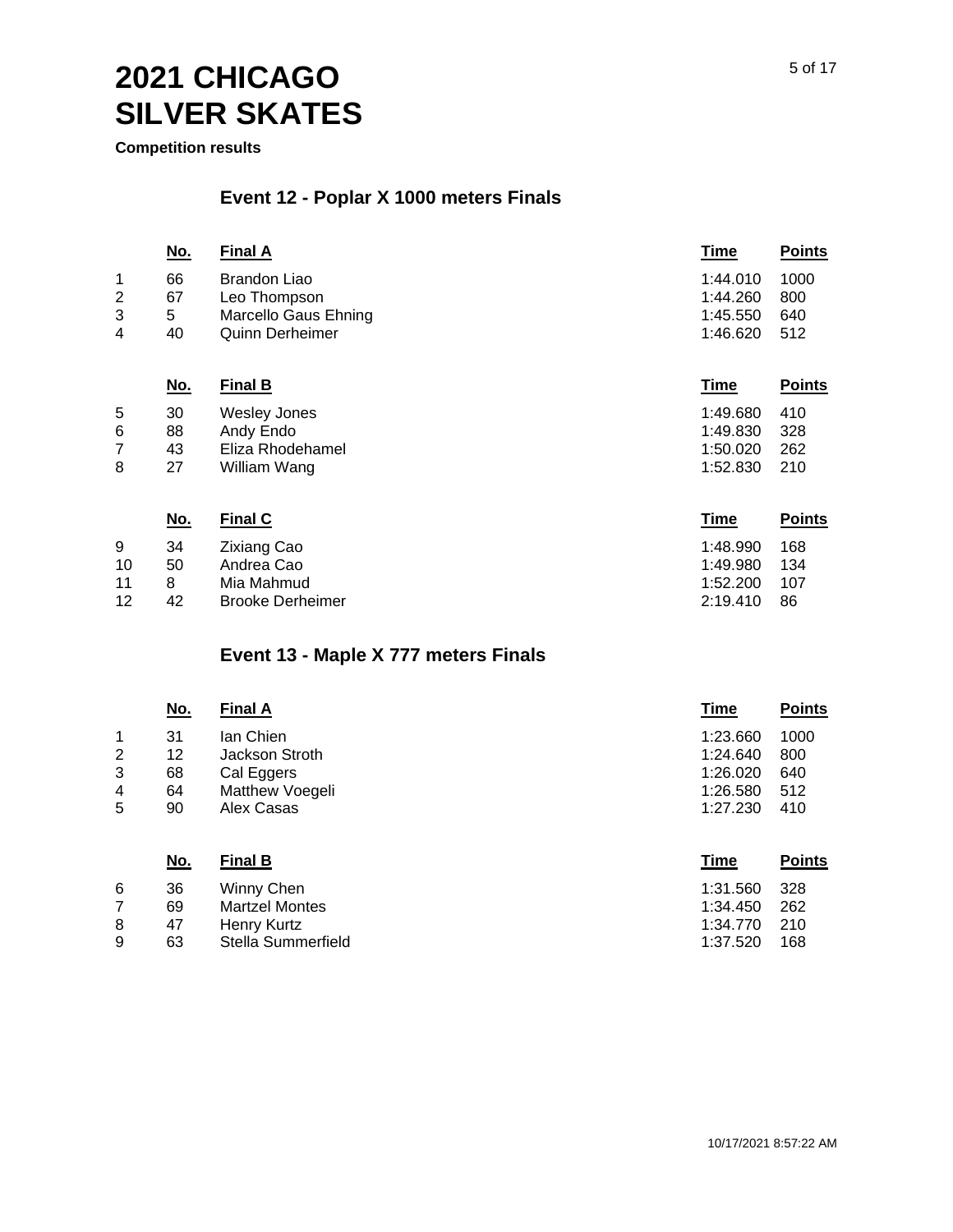**Competition results**

#### **Event 14 - Oak X 500 meters Finals**

|   | <u>No.</u> | <b>Final A</b>    | Time     | <b>Points</b> |
|---|------------|-------------------|----------|---------------|
| 1 | 10         | Kieran Collins    | 57.540   | 1000          |
| 2 | 74         | Vonna Shill       | 1:00.210 | 800           |
| 3 | 37         | Winston Chen      | 1:01.080 | 640           |
| 4 | 48         | Benjamin McDougal | 1:03.830 | 512           |
|   |            |                   |          |               |

|   | <u>No.</u> | <b>Final B</b>  | Time     | <b>Points</b> |
|---|------------|-----------------|----------|---------------|
| 5 | 25         | Philip Hasala   | 1:01.200 | -410          |
| 6 | 28         | Samuel Tian     | 1:06.550 | - 328         |
|   | 75         | Sophie Crnkovic | 1:16.200 | - 262         |
| 8 | 71         | Anna Endo       | 1:17.500 | 210           |

#### **Event 15 - Birch X 500 meters Finals**

|                | <u>No.</u> | <b>Final A</b>    | Time     | <b>Points</b> |
|----------------|------------|-------------------|----------|---------------|
|                | 18         | Evie Forrer       | 1:01.920 | 1000          |
| $\overline{2}$ | 60         | Vincent Chan      | 1:02.170 | 800           |
| 3              | 13         | Juliet Javorsky   | 1:03.790 | 640           |
| 4              | 70         | Liam Sears        | 1:05.470 | -512          |
| 5              |            | Carolyn Tegtmeier | 1:05.910 | 410           |

#### **Event 16 - Elm X 500 meters Finals**

|                | <u>No.</u> | <b>Final A</b>            | <b>Time</b> | <b>Points</b> |
|----------------|------------|---------------------------|-------------|---------------|
| 1              | 91         | <b>Chris Casas</b>        | 1:02.280    | 1000          |
| $\overline{2}$ | 61         | Vanessa Chan              | 1:03.980    | 800           |
| 3              | 38         | William Chen              | 1:04.330    | 640           |
| 4              | 80         | <b>Issak Stein</b>        | 1:05.840    | 512           |
|                | <u>No.</u> | <b>Final B</b>            | <b>Time</b> | <b>Points</b> |
| 5              | 73         | Aiden Yu                  | 1:02.370    | 410           |
| 6              | 11         | Nina Nadaska              | 1:08.830    | 328           |
| 7              | 46         | Immanuel Martinez-Mohabir | 1:09.910    | 262           |
| 8              | 77         | Hannah Camp               | 1:18.850    | 210           |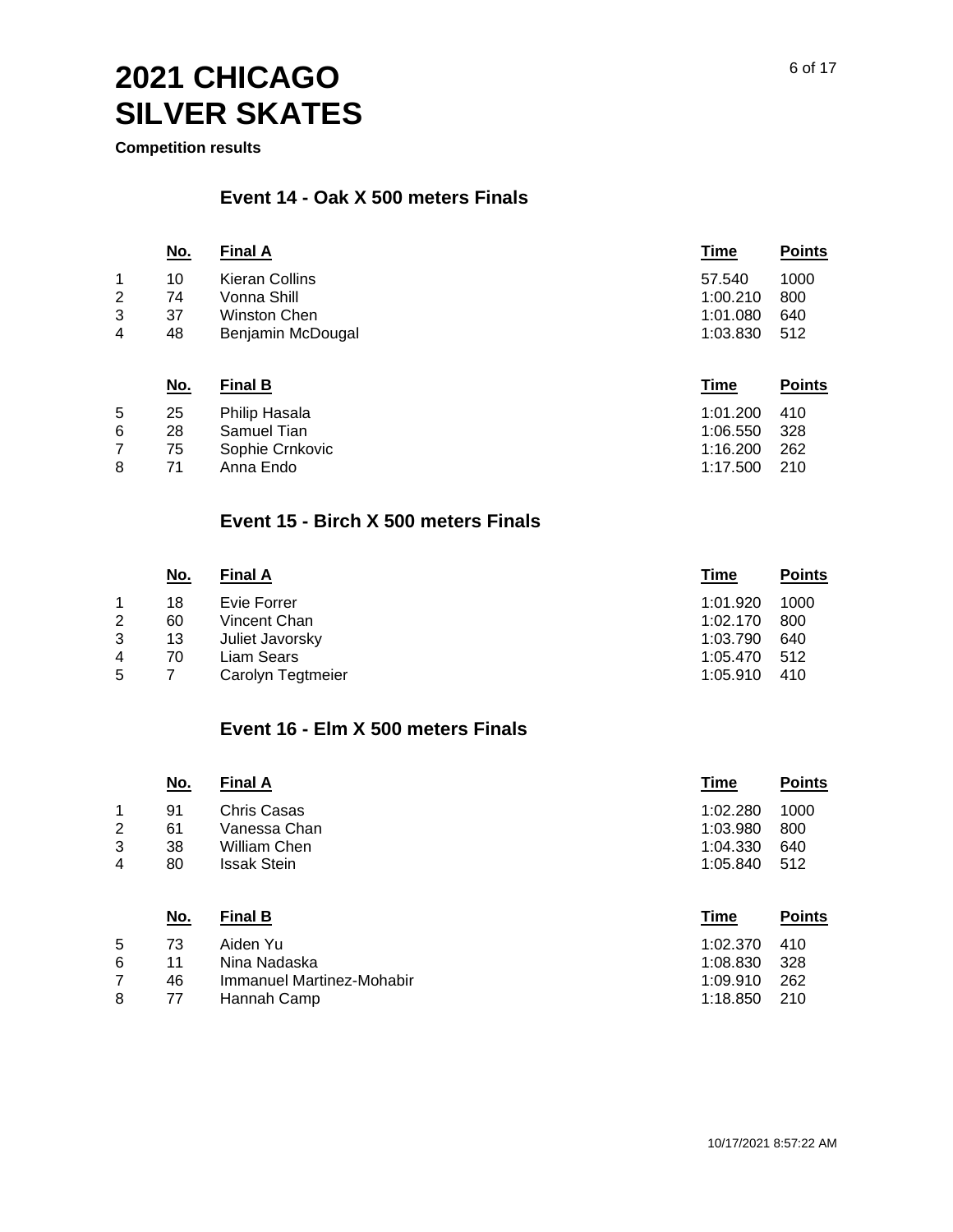**Competition results**

#### **Event 17 - Ash X 500 meters Finals**

|                | No. | <b>Final A</b>            | Time     | <b>Points</b> |
|----------------|-----|---------------------------|----------|---------------|
|                | 9   | <b>Tevin Chimedtseren</b> | 1:01.560 | 1000          |
| $\overline{2}$ | 52  | Kaleb Stein               | 1:07.890 | 800           |
| 3              | 33  | Aina Smith-Valls          | 1:15.520 | 640           |
| 4              | 20  | Henry Lopuszynski         | 1:17.180 | -512          |
| 5              | 59  | Hudson Kim                | 1:18.010 | 410           |

#### **Event 18 - Ginkgo X 333 meters Finals**

|                | <u>No.</u> | <b>Final A</b>       | Time     | <b>Points</b> |
|----------------|------------|----------------------|----------|---------------|
|                | 56         | Lucy Farley          | 51.860   | 1000          |
| $\overline{2}$ | 23         | Nathaniel Thouma     | 53.170   | 800           |
| 3              | 78         | Gavin O'Shaughnessey | 56.170   | 640           |
| $\overline{4}$ | 45         | Levi Chiapello       | 1:02.290 | 512           |

#### **Event 19 - Elder X 1000 meters Finals**

|                | <u>No.</u> | <b>Final A</b>     | Time     | <b>Points</b> |
|----------------|------------|--------------------|----------|---------------|
|                |            | Eddie Kim          | 1:50.060 | 1000          |
| $\overline{2}$ | 85         | Mary Murphy        | 1:57.860 | 800           |
| 3              | 44         | Tim Moore          | 2:00.580 | 640           |
| $\overline{4}$ | 84         | Anthony Salvati    | 2:00.670 | 512           |
| 5              | 39         | <b>Gary Martin</b> | 2:07.310 | 410           |

#### **Event 20 - Ivy X 170 meters Finals**

|             | <u>No.</u>     | <b>Final A</b>                                       | <b>Time</b>                | <b>Points</b>      |
|-------------|----------------|------------------------------------------------------|----------------------------|--------------------|
| 1<br>2<br>3 | 22<br>79<br>24 | James Ribecky<br>Louik Finnigan<br>Liam Biedenbender | 32.640<br>32.980<br>35.170 | 1000<br>800<br>640 |
|             | <u>No.</u>     | <b>Final B</b>                                       | <b>Time</b>                | <b>Points</b>      |
| 4<br>5      | 15<br>81       | Jax Montes<br>Henry Fobes                            | 39.020<br>49.260           | 512<br>410         |
| 6           | 16             | <b>Frida Montes</b>                                  | 55.520                     | 328                |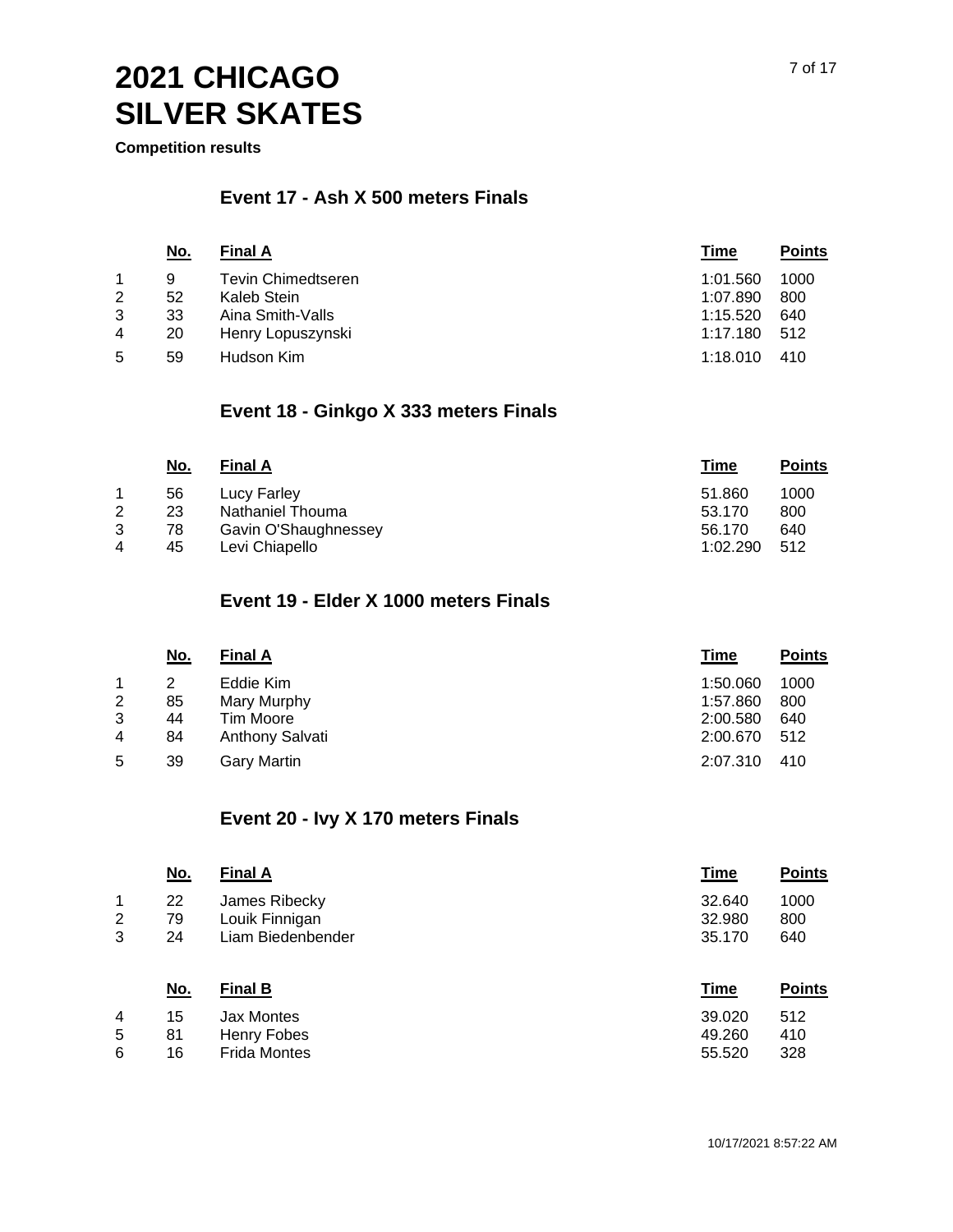**Competition results**

#### **Event 21 - Ivy X 255 meters Finals**

|   | <u>No.</u> | <b>Final A</b>      | Time     | <b>Points</b> |
|---|------------|---------------------|----------|---------------|
|   | 22         | James Ribecky       | 48.020   | 1000          |
| 2 | 24         | Liam Biedenbender   | 53.540   | 800           |
| 3 | 79         | Louik Finnigan      | 53.670   | 640           |
| 4 | 15         | Jax Montes          | 1:00.290 | 512           |
| 5 | 81         | Henry Fobes         | 1:04.860 | 410           |
| 6 | 16         | <b>Frida Montes</b> | 1:26.820 | 328           |

#### **Event 22 - Poplar X 500 meters Semifinals**

#### **Picking top 1 and 1 fastest 2nds**

| <u>No.</u> | Heat 1 of 3         | <u>Time</u> | <b>Qual</b> |
|------------|---------------------|-------------|-------------|
| 67         | Leo Thompson        | 48.590      | Q           |
| 30         | <b>Wesley Jones</b> | 49.790      | Q           |
| 8          | Mia Mahmud          | 52.510      |             |
| 27         | William Wang        | 52.610      |             |
|            |                     |             |             |

|   | <u>No.</u> | Heat 2 of 3            | Time   | Qual |
|---|------------|------------------------|--------|------|
|   | 5          | Marcello Gaus Ehning   | 50.280 | Q    |
| 2 | 40         | <b>Quinn Derheimer</b> | 50.350 |      |
| 3 | 34         | Zixiang Cao            | 50.790 |      |
| 4 | 50         | Andrea Cao             | 53.290 |      |
|   |            |                        |        |      |

|   | <u>No.</u> | Heat 3 of 3             | <u>Time</u> | Qual |
|---|------------|-------------------------|-------------|------|
|   | 66         | Brandon Liao            | 48.280      | Q    |
|   | 43         | Eliza Rhodehamel        | 51.830      |      |
| 3 | 88         | Andy Endo               | 52.510      |      |
| 4 | 42         | <b>Brooke Derheimer</b> | 54.260      |      |

## **Event 23 - Maple X 500 meters Semifinals**

#### **Picking top 1 and 1 fastest 2nds**

|                | <u>No.</u> | Heat 1 of 3    | <u>Time</u> | <u>Qual</u> |
|----------------|------------|----------------|-------------|-------------|
|                | 12         | Jackson Stroth | 53.560      | Q           |
| $\overline{2}$ | 90         | Alex Casas     | 57.610      |             |
|                | 47         | Henry Kurtz    | 57.980      |             |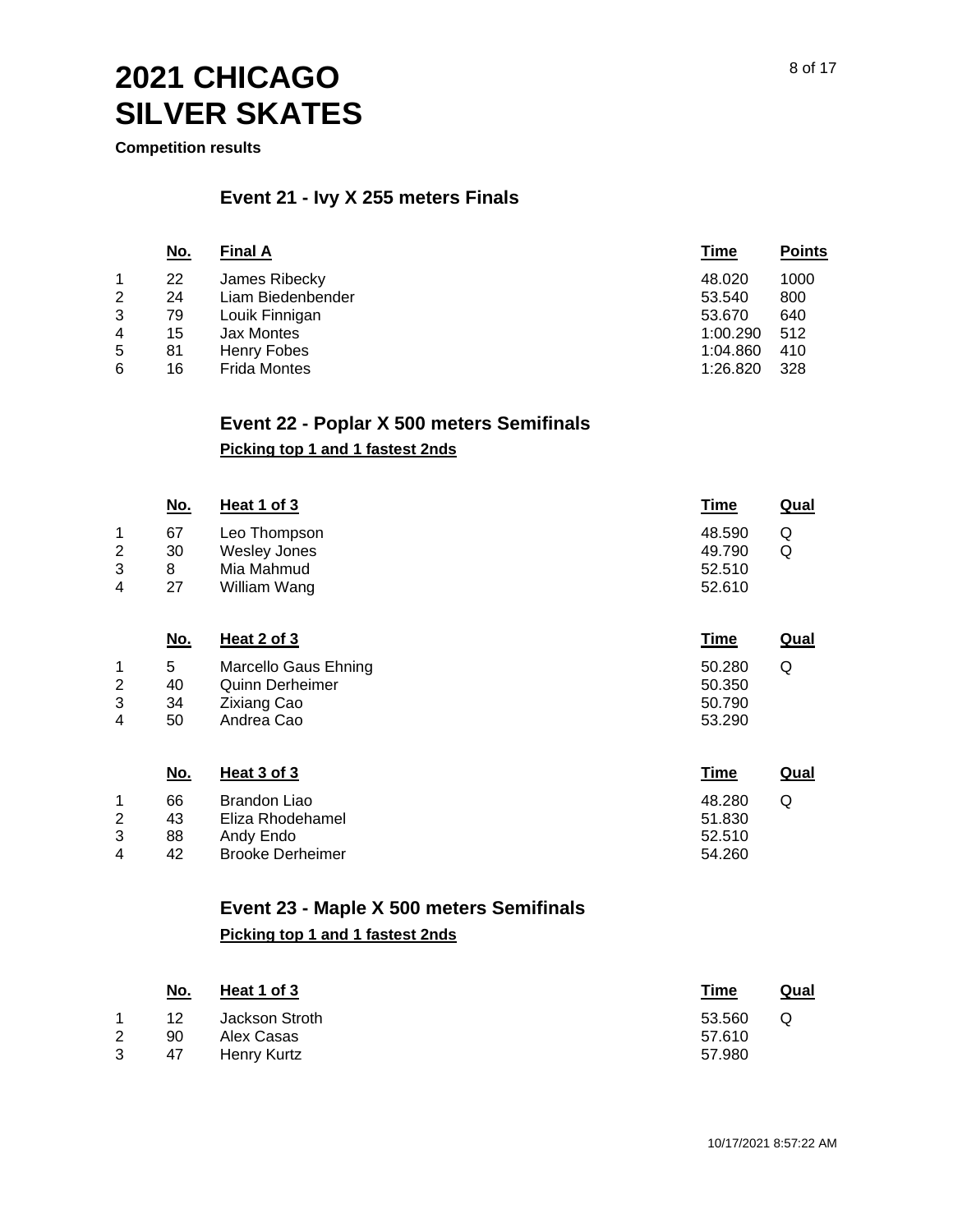**Competition results**

|                                    | <u>No.</u>     | Heat 2 of 3                                         | <u>Time</u>                | <b>Qual</b> |
|------------------------------------|----------------|-----------------------------------------------------|----------------------------|-------------|
| 1<br>$\overline{2}$<br>3           | 31<br>36<br>69 | lan Chien<br>Winny Chen<br><b>Martzel Montes</b>    | 54.210<br>57.570<br>59.800 | Q<br>Q      |
|                                    | <u>No.</u>     | Heat 3 of 3                                         | <b>Time</b>                | <b>Qual</b> |
| $\mathbf 1$<br>$\overline{2}$<br>3 | 64<br>68<br>63 | Matthew Voegeli<br>Cal Eggers<br>Stella Summerfield | ٠<br>٠<br>-                | Q           |

#### **Event 24 - Oak X 333 meters Semifinals Picking top 2**

|                | <u>No.</u> | Heat 1 of 2     | <u>Time</u> | <b>Qual</b> |
|----------------|------------|-----------------|-------------|-------------|
| 1              | 74         | Vonna Shill     | 39.880<br>Q |             |
| $\overline{2}$ | 37         | Winston Chen    | 40.400<br>Q |             |
| 3              | 75         | Sophie Crnkovic | 41.700      |             |
| 4              | 28         | Samuel Tian     | 1:14.090    |             |

| <u>No.</u> | Heat 2 of 2       | Time   | <u>Qual</u> |
|------------|-------------------|--------|-------------|
| 10         | Kieran Collins    | 39.660 | Q           |
| 25         | Philip Hasala     | 39.890 | Q           |
| 71         | Anna Endo         | 44.360 |             |
| 48         | Benjamin McDougal | 51.770 |             |
|            |                   |        |             |

#### **Event 25 - Birch X 333 meters Finals**

| <u>No.</u> | <b>Final A</b>    | <b>Time</b> | <b>Points</b> |
|------------|-------------------|-------------|---------------|
| 60         | Vincent Chan      | 40.190      | 1000          |
| 70         | Liam Sears        | 47.630      | 800           |
|            | Carolyn Tegtmeier | 48.420      | 640           |
| 13         | Juliet Javorsky   | 52.510      | 512           |
| 18         | Evie Forrer       | 53.510      | 410           |
|            |                   |             |               |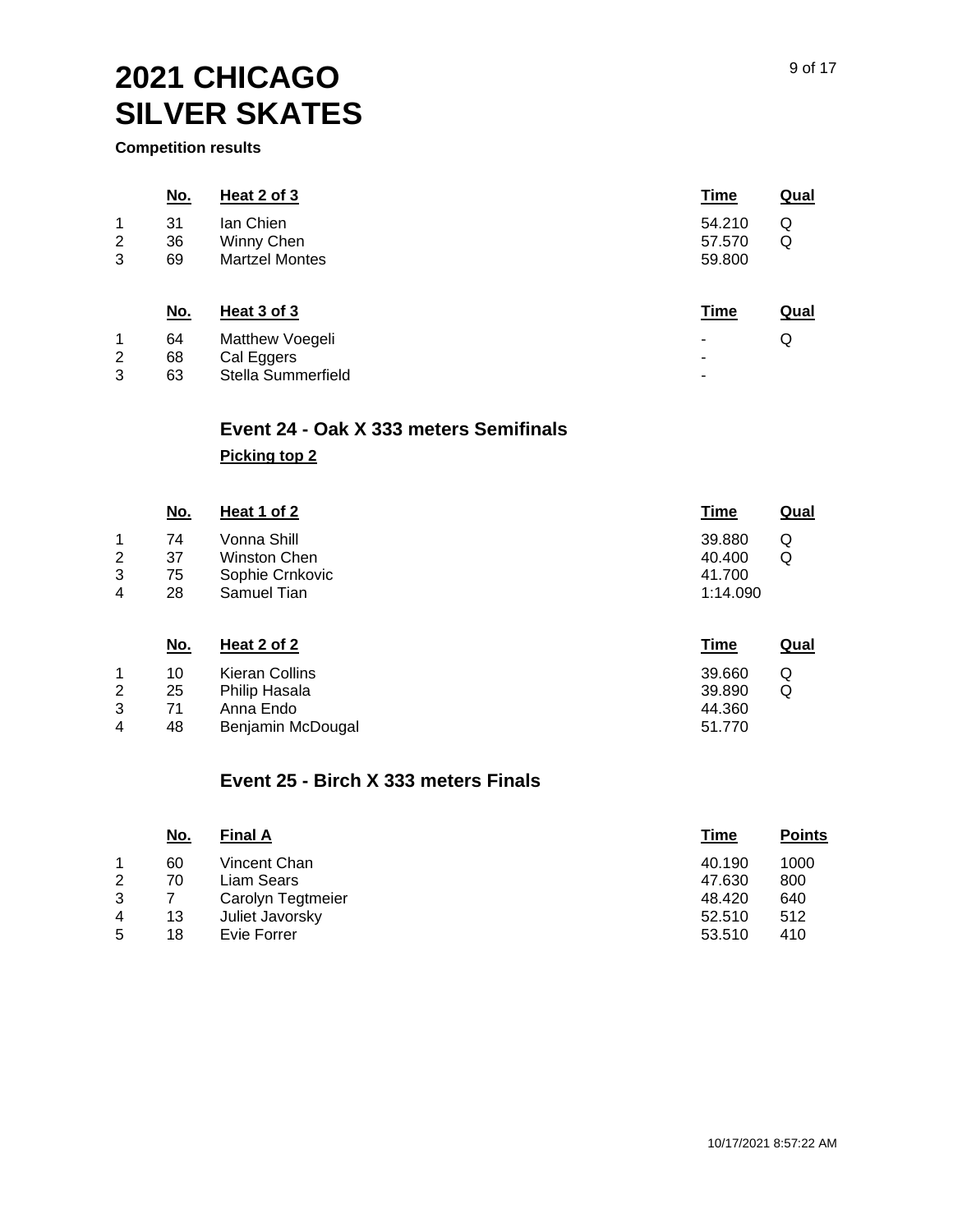**Competition results**

## **Event 26 - Elm X 333 meters Semifinals**

**Picking top 2**

|                         | <u>No.</u> | Heat 1 of 2               | Time   | Qual |
|-------------------------|------------|---------------------------|--------|------|
| $\mathbf{1}$            | 38         | William Chen              | 45.590 | Q    |
| $\overline{2}$          | 61         | Vanessa Chan              | 51.510 | Q    |
| 3                       | 46         | Immanuel Martinez-Mohabir | 52.640 |      |
| $\overline{\mathbf{4}}$ | 11         | Nina Nadaska              | 53.510 |      |
|                         | No.        | Heat 2 of 2               | Time   | Qual |

|             | .91 | Chris Casas        | 42.580 | Q |
|-------------|-----|--------------------|--------|---|
| 2           | 80  | <b>Issak Stein</b> | 43.200 | Q |
| 3           | 77  | Hannah Camp        | 43.260 |   |
| $\mathbf 4$ | -73 | Aiden Yu           | 54.590 |   |

#### **Event 27 - Ash X 333 meters Finals**

|                | No. | <b>Final A</b>     | Time   | <b>Points</b> |
|----------------|-----|--------------------|--------|---------------|
|                | 52  | Kaleb Stein        | 45.380 | 1000          |
| 2              | 9   | Tevin Chimedtseren | 46.760 | 800           |
| 3              | 59  | Hudson Kim         | 51.700 | 640           |
| $\overline{4}$ | 20  | henry lopuszynski  | 53,070 | 512           |
| 5              | 33  | Aina Smith-Valls   | 57.280 | 410           |
| <b>DNS</b>     | 57  | Hugh Lin           |        |               |

#### **Event 28 - Ginkgo X 222 meters Finals**

| <u>No.</u> | <b>Final A</b>       | Time   | <b>Points</b> |
|------------|----------------------|--------|---------------|
| 56         | Lucy Farley          | 35.520 | 1000          |
| 23         | Nathaniel Thouma     | 36.210 | 800           |
| 78         | Gavin O'Shaughnessey | 36.830 | 640           |
| 45         | Levi Chiapello       | 40.590 | 512           |
|            |                      |        |               |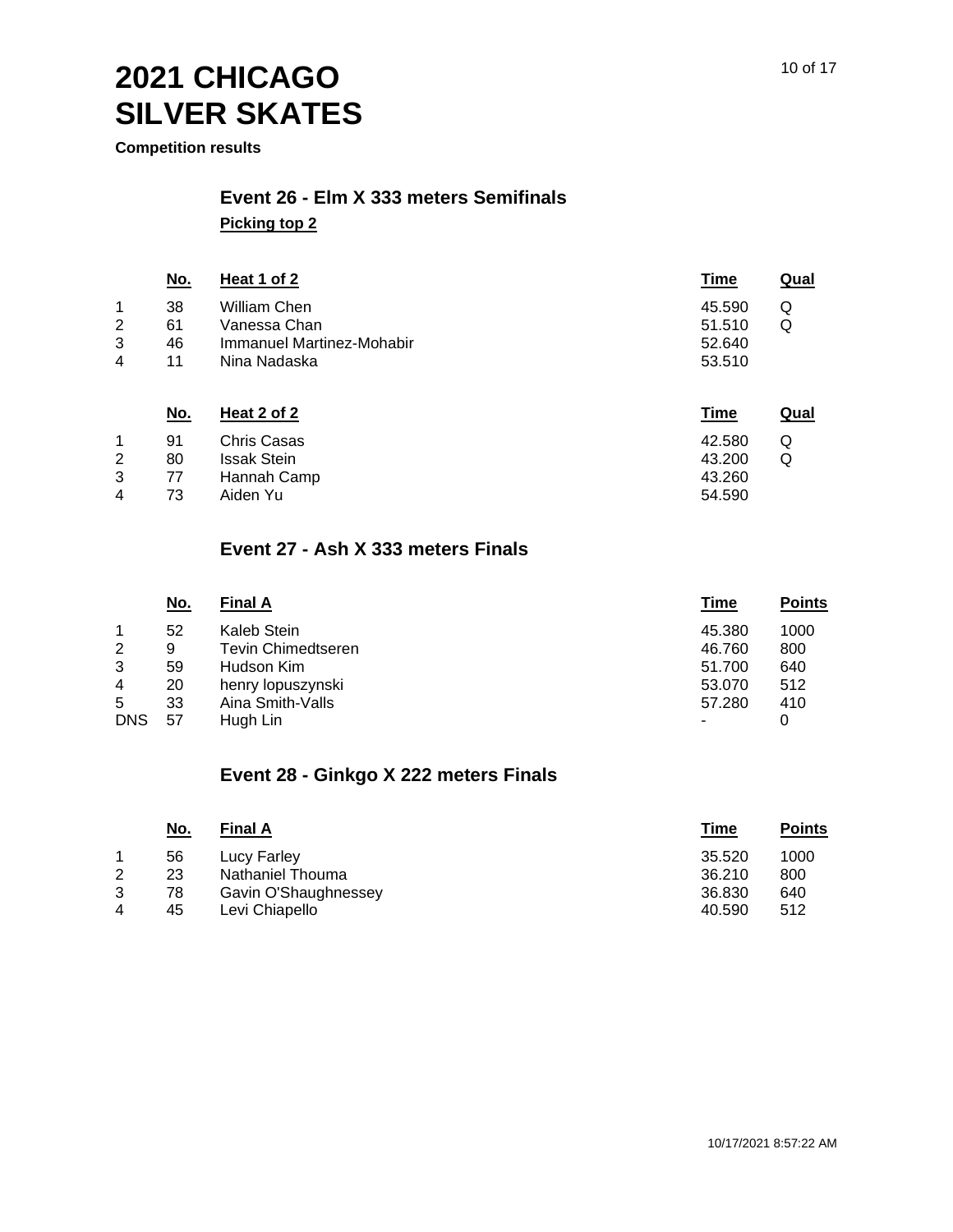**Competition results**

#### **Event 29 - Elder X 500 meters Finals**

|                | <u>No.</u> | <b>Final A</b>     | Time     | <b>Points</b> |
|----------------|------------|--------------------|----------|---------------|
|                |            | Eddie Kim          | 53.050   | 1000          |
| $\overline{2}$ | 84         | Anthony Salvati    | 58,070   | 800           |
| 3              | 44         | Tim Moore          | 1:00.920 | 640           |
| 4              | 39         | <b>Gary Martin</b> | 1:00.960 | 512           |
| 5              | 85         | Mary Murphy        | 1:08.970 | 410           |

#### **Event 30 - Ivy X 340 meters Finals**

|                | <u>No.</u> | <b>Final A</b>      | Time     | <b>Points</b> |
|----------------|------------|---------------------|----------|---------------|
|                | 22         | James Ribecky       | 1:08.960 | 1000          |
| $\overline{2}$ | 24         | Liam Biedenbender   | 1:11.670 | 800           |
| 3              | 79         | Louik Finnigan      | 1:12.700 | 640           |
| $\overline{4}$ | 81         | Henry Fobes         | 1:20.640 | 512           |
| 5              | 15         | Jax Montes          | 1:21.340 | 410           |
| 6              | 16         | <b>Frida Montes</b> | 1:44.450 | 328           |

### **Event 31 - Poplar X 500 meters Finals**

| <u>No.</u> | <b>Final A</b> | Time                 | <b>Points</b> |
|------------|----------------|----------------------|---------------|
| 66         | Brandon Liao   | 47.840               | 1000          |
| 5          |                | 48.520               | 800           |
| 67         | Leo Thompson   | 48.700               | 640           |
| 30         | Wesley Jones   | 49.790               | 512           |
|            |                | Marcello Gaus Ehning |               |

|   | <u>No.</u> | <b>Final B</b>         | <b>Time</b> | <b>Points</b> |
|---|------------|------------------------|-------------|---------------|
| 5 | 40         | <b>Quinn Derheimer</b> | 51.400      | 410           |
| 6 | 34         | Zixiang Cao            | 51.640      | 328           |
|   | 43         | Eliza Rhodehamel       | 51.710      | 262           |
| 8 | 88         | Andy Endo              | 1:02.620    | 210           |
|   |            |                        |             |               |

|            | <u>No.</u> | <b>Final C</b>          | Time   | <b>Points</b> |
|------------|------------|-------------------------|--------|---------------|
| 9          | 50         | Andrea Cao              | 53.820 | 168           |
| 10         | 8          | Mia Mahmud              | 55.420 | 134           |
| 11         | 42         | <b>Brooke Derheimer</b> | 59.100 | 107           |
| <b>PEN</b> | 27         | William Wang            | ٠      | 86            |

#### **Event 32 - Maple X 500 meters Finals**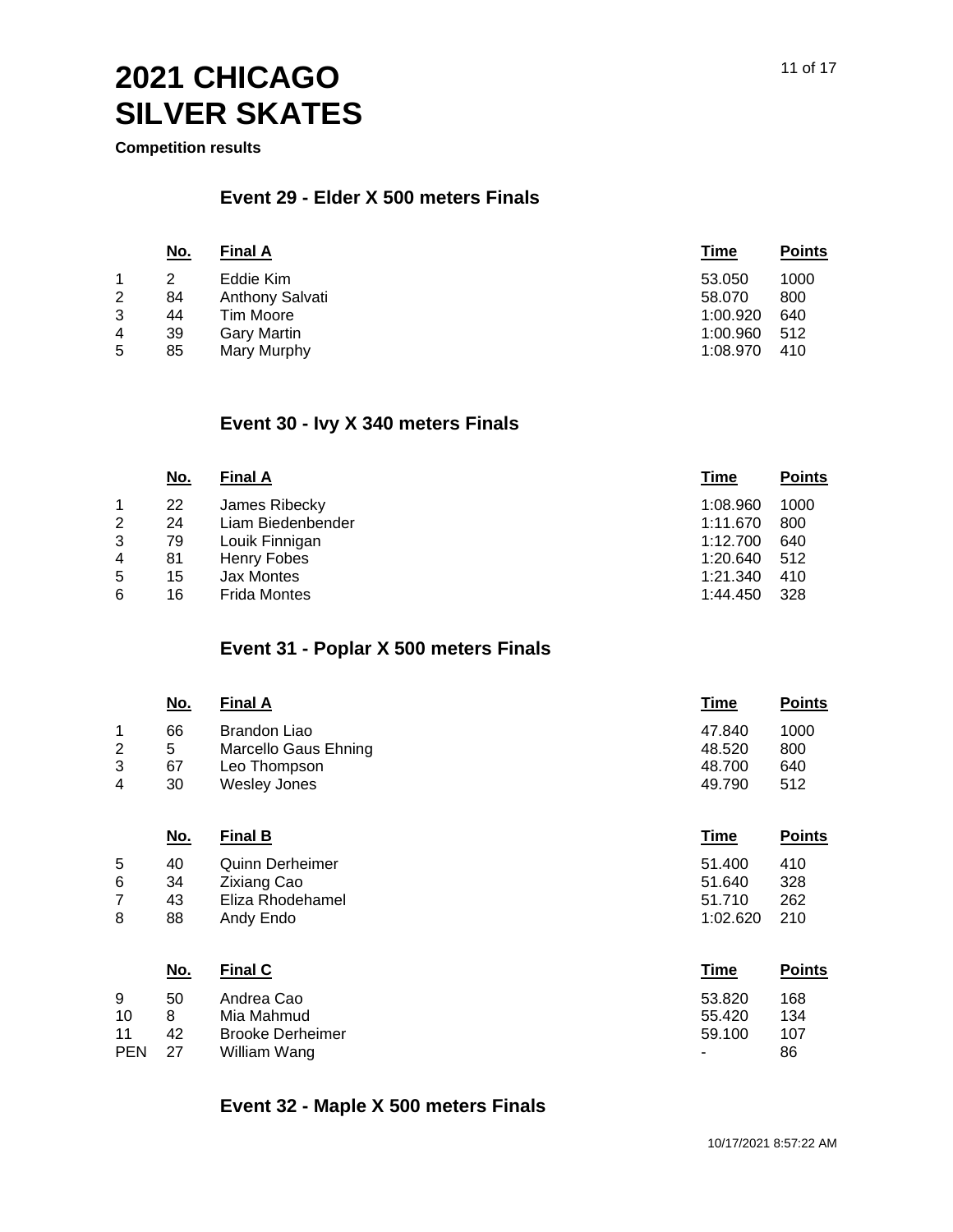**Competition results**

|                | <u>No.</u> | <b>Final A</b>        | <b>Time</b> | <b>Points</b> |
|----------------|------------|-----------------------|-------------|---------------|
| $\mathbf 1$    | 64         | Matthew Voegeli       | 53.590      | 1000          |
| $\overline{2}$ | 12         | Jackson Stroth        | 53.610      | 800           |
| 3              | 31         | lan Chien             | 53.730      | 640           |
| 4              | 36         | Winny Chen            | 58.990      | 512           |
|                | <u>No.</u> | <b>Final B</b>        | <b>Time</b> | <b>Points</b> |
| 5              | 68         | Cal Eggers            | 55.690      | 410           |
| 6              | 90         | Alex Casas            | 55.920      | 328           |
| 7              | 47         | Henry Kurtz           | 58.830      | 262           |
| 8              | 63         | Stella Summerfield    | 1:00.130    | 210           |
| 9              | 69         | <b>Martzel Montes</b> | 1:00.330    | 168           |

#### **Event 33 - Oak X 333 meters Finals**

|            | <u>No.</u> | <b>Final A</b> | Time   | <b>Points</b> |
|------------|------------|----------------|--------|---------------|
|            | 10         | Kieran Collins | 38.710 | 1000          |
| 2          | 25         | Philip Hasala  | 39,600 | 800           |
| 3          | 37         | Winston Chen   | 39.950 | 640           |
| <b>PEN</b> | 74         | Vonna Shill    | ۰      | 512           |

|   | <u>No.</u> | <b>Final B</b>    | Time   | <b>Points</b> |
|---|------------|-------------------|--------|---------------|
| 5 | 48         | Benjamin McDougal | 43.160 | 410           |
| 6 | 75         | Sophie Crnkovic   | 43.580 | 328           |
|   | 71         | Anna Endo         | 43.950 | 262           |
| 8 | 28         | Samuel Tian       | 44.530 | 210           |

#### **Event 34 - Birch X 333 meters Finals**

| <u>No.</u> | <b>Final A</b>    | Time   | <b>Points</b> |
|------------|-------------------|--------|---------------|
|            | Carolyn Tegtmeier | 43.920 | 1000          |
| 70         | Liam Sears        | 44.170 | 800           |
| 13         | Juliet Javorsky   | 44.360 | 640           |
| 18         | Evie Forrer       | 44.730 | 512           |
| 60         | Vincent Chan      | 48.670 | 410           |
|            |                   |        |               |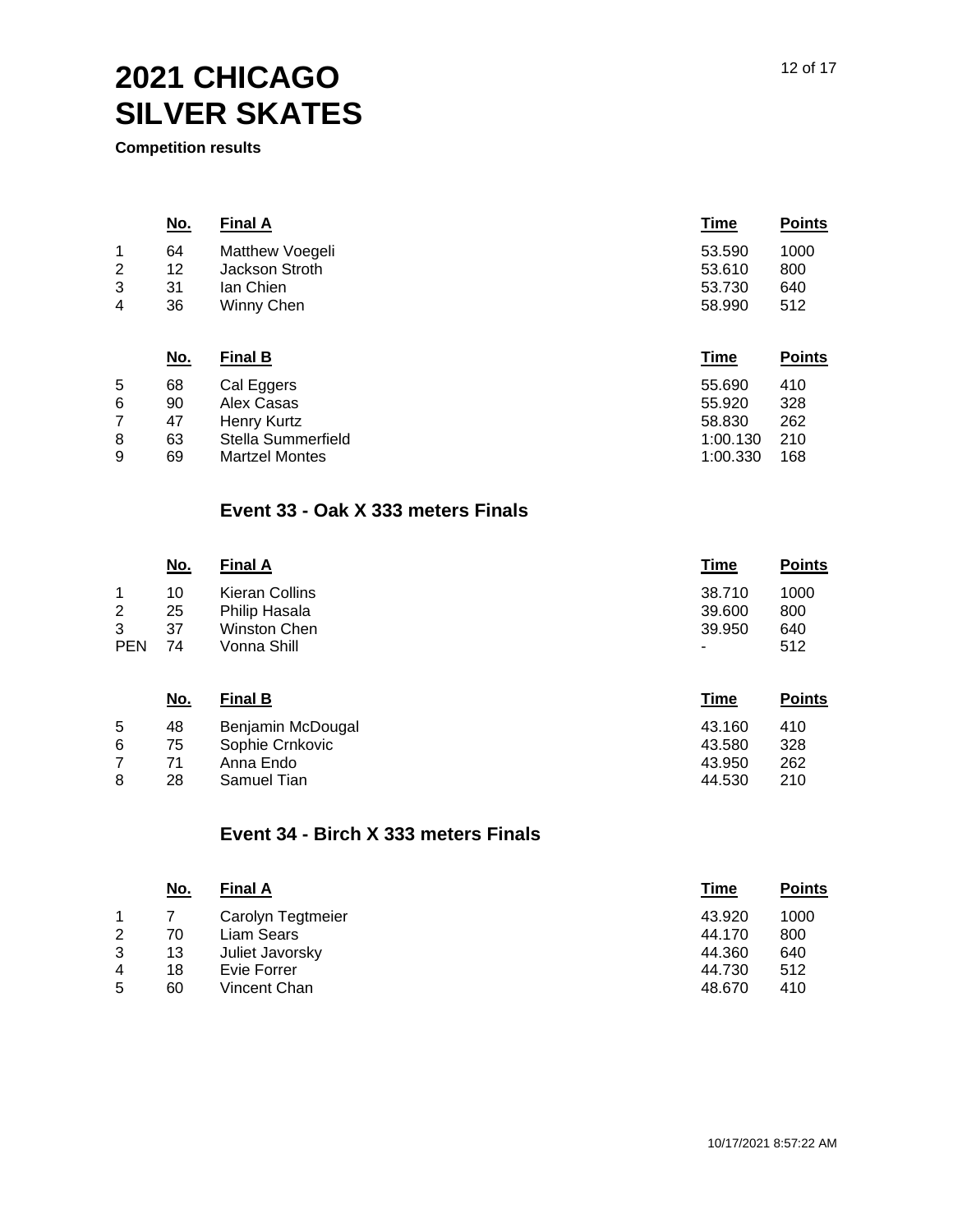**Competition results**

#### **Event 35 - Elm X 333 meters Finals**

| <u>No.</u> | <b>Final A</b>     | Time   | <b>Points</b> |
|------------|--------------------|--------|---------------|
| 61         | Vanessa Chan       | 41.980 | 1000          |
| 91         | Chris Casas        | 42.230 | 800           |
| 38         | William Chen       | 43.830 | 640           |
| 80         | <b>Issak Stein</b> | 44.180 | 512           |
|            |                    |        |               |

|   | <u>No.</u> | <b>Final B</b>            | Time                     | <b>Points</b> |
|---|------------|---------------------------|--------------------------|---------------|
| 5 | 46         | Immanuel Martinez-Mohabir | 44.680                   | 410           |
| 6 | 73         | Aiden Yu                  | 45.180                   | 328           |
|   | 77         | Hannah Camp               | 46.610                   | 262           |
| 8 | 11         | Nina Nadaska              | $\overline{\phantom{0}}$ | 210           |

#### **Event 36 - Ash X 333 meters Finals**

|   | <u>No.</u> | <b>Final A</b>     | Time   | <b>Points</b> |
|---|------------|--------------------|--------|---------------|
|   | 9          | Tevin Chimedtseren | 41.460 | 1000          |
| 2 | 52         | Kaleb Stein        | 51.150 | 800           |
| 3 | 33         | Aina Smith-Valls   | 51.450 | 640           |
| 4 | 20         | Henry Lopuszynski  | 52.580 | 512           |
| 5 | 59         | Hudson Kim         | 53.610 | 410           |

#### **Event 37 - Ginkgo X 222 meters Finals**

|   | <u>No.</u> | <b>Final A</b>       | Time   | <b>Points</b> |
|---|------------|----------------------|--------|---------------|
|   | 56         | Lucy Farley          | 35.180 | 1000          |
| 2 | 45         | Levi Chiapello       | 36.610 | 800           |
| 3 | 78         | Gavin O'Shaughnessey | 36.730 | 640           |
| 4 | 23         | Nathaniel Thouma     | 36.950 | 512           |

#### **Event 38 - Elder X 500 meters Finals**

|                | <u>No.</u> | <b>Final A</b>     | Time     | <b>Points</b> |
|----------------|------------|--------------------|----------|---------------|
|                |            | Eddie Kim          | 53.160   | 1000          |
| $\overline{2}$ | 84         | Anthony Salvati    | 58.010   | 800           |
| 3              | 39         | <b>Gary Martin</b> | 1:00.350 | 640           |
| $\overline{4}$ | 44         | Tim Moore          | 1:02.750 | 512           |
| <b>PEN</b>     | 85         | Mary Murphy        |          | 410           |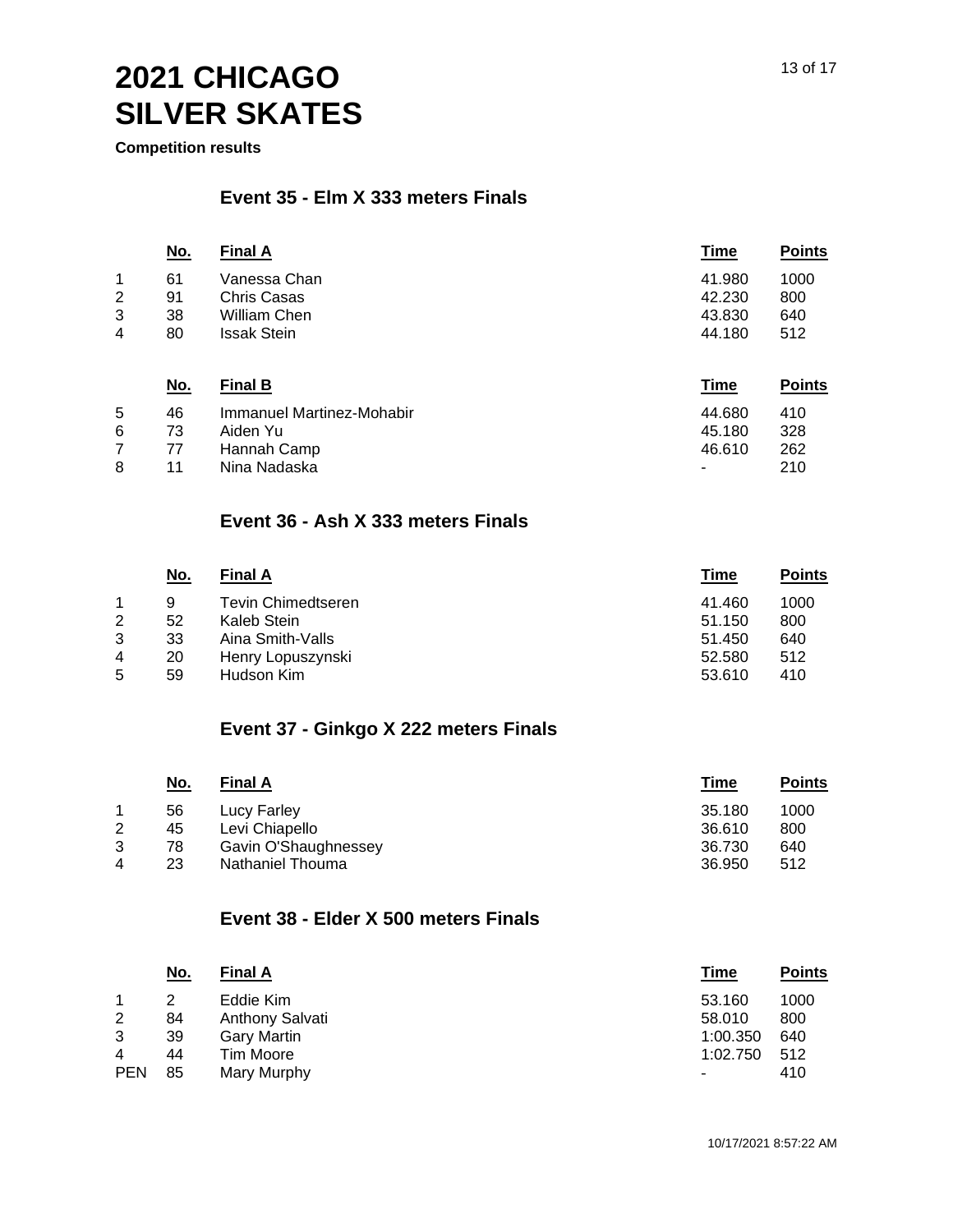**Competition results**

#### **Event 39 - Poplar X 1500 meters Semifinals Picking top 1 and 1 fastest 2nds**

|                  | <u>No.</u>           | Heat 1 of 3                                                                      | <b>Time</b>                                  | <b>Qual</b> |
|------------------|----------------------|----------------------------------------------------------------------------------|----------------------------------------------|-------------|
| 1<br>2<br>3      | 66<br>43<br>88       | <b>Brandon Liao</b><br>Eliza Rhodehamel<br>Andy Endo                             | 2:55.780<br>2:58.860<br>2:59.240             | Q           |
|                  | <u>No.</u>           | <b>Heat 2 of 3</b>                                                               | <b>Time</b>                                  | <b>Qual</b> |
| 1<br>2<br>3<br>4 | 67<br>40<br>34<br>42 | Leo Thompson<br>Quinn Derheimer<br><b>Zixiang Cao</b><br><b>Brooke Derheimer</b> | 2:49.380<br>2:50.550<br>2:54.800<br>3:06.760 | Q<br>Q      |
|                  | <u>No.</u>           | Heat 3 of 3                                                                      | <b>Time</b>                                  | Qual        |
| 1<br>2<br>3<br>4 | 5<br>50<br>30<br>8   | <b>Marcello Gaus Ehning</b><br>Andrea Cao<br><b>Wesley Jones</b><br>Mia Mahmud   | 2:56.380<br>2:57.820<br>2:57.890<br>3:00.360 | Q           |

#### **Event 40 - Maple X 1000 meters Finals**

|        | <u>No.</u> | <b>Final A</b>               | <b>Time</b>          | <b>Points</b> |
|--------|------------|------------------------------|----------------------|---------------|
| 1<br>2 | 31<br>64   | lan Chien<br>Matthew Voegeli | 1:51.180<br>1:54.200 | 1000<br>800   |
| 3      | 12         | Jackson Stroth               | 1:54.920             | 640           |
| 4      | 68         | Cal Eggers                   | 1:55.010             | 512           |
| 5      | 36         | Winny Chen                   | 2:00.730             | 410           |
|        | <u>No.</u> | <b>Final B</b>               | <b>Time</b>          | <b>Points</b> |
| 6      | 90         | Alex Casas                   | 1:59.560             | 328           |
| 7      | 47         | Henry Kurtz                  | 2:01.200             | 262           |
| 8      | 69         | <b>Martzel Montes</b>        | 2:01.570             | 210           |
| 9      | 63         | Stella Summerfield           | 2:26.120             | 168           |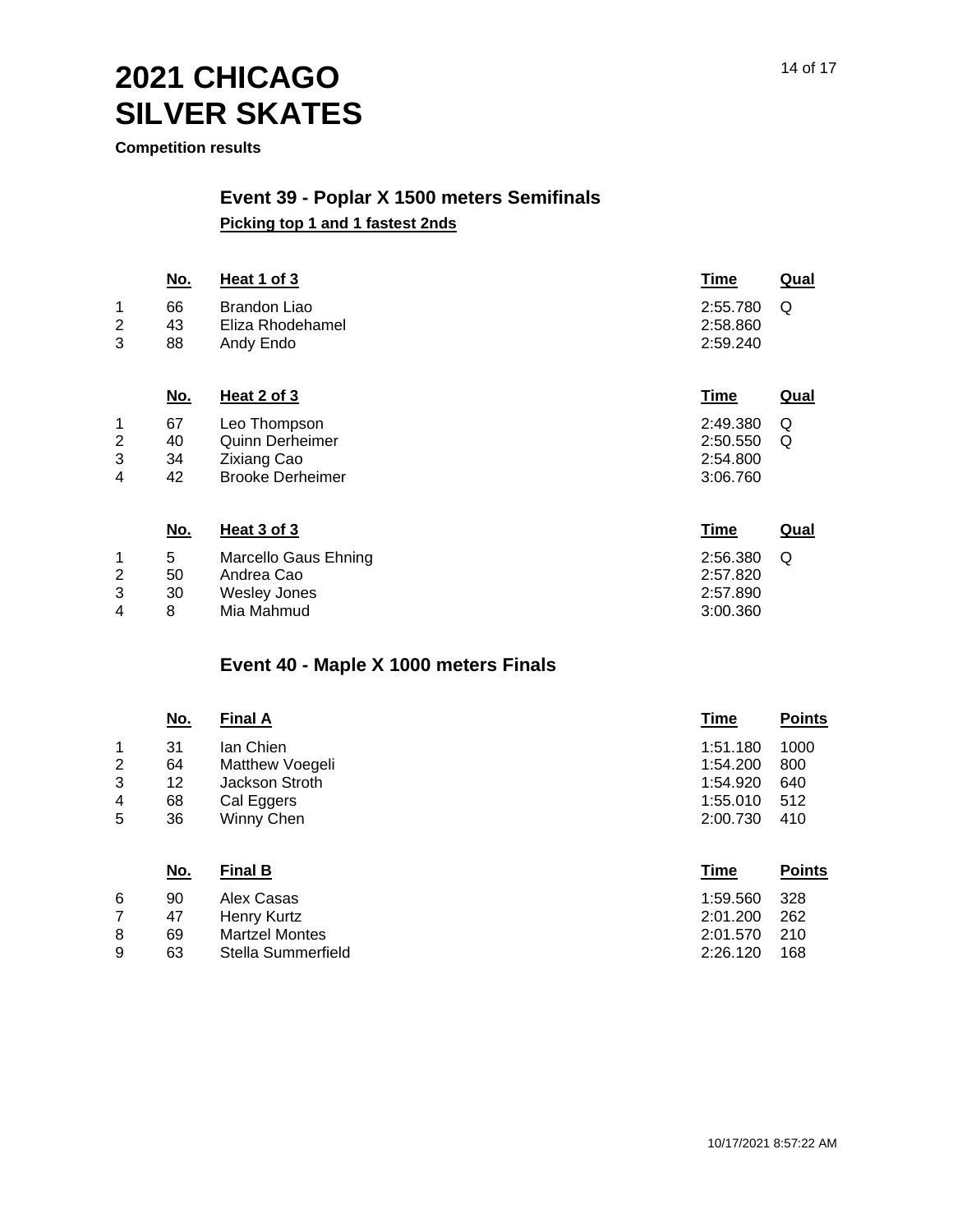**Competition results**

#### **Event 41 - Oak X 777 meters Finals**

|              | <u>No.</u> | <b>Final A</b> | Time     | <b>Points</b> |
|--------------|------------|----------------|----------|---------------|
| 1            | 74         | Vonna Shill    | 1:36.770 | 1000          |
| $\mathbf{2}$ | 37         | Winston Chen   | 1:37.200 | 800           |
| 3            | 10         | Kieran Collins | 1:42.070 | 640           |
| 4            | 25         | Philip Hasala  | 1:47.020 | -512          |

|            | <u>No.</u> | <b>Final B</b>    | Time     | <b>Points</b> |
|------------|------------|-------------------|----------|---------------|
| 5          | 48         | Benjamin McDougal | 1:41.300 | 410           |
| 6          | 75         | Sophie Crnkovic   | 1:41.410 | -328          |
|            | 71         | Anna Endo         | 1:43.450 | 262           |
| <b>PEN</b> | 28         | Samuel Tian       | $\sim$   | 210           |

#### **Event 42 - Birch X 777 meters Finals**

|                | <u>No.</u> | <b>Final A</b>    | Time     | <b>Points</b> |
|----------------|------------|-------------------|----------|---------------|
|                | 60         | Vincent Chan      | 1:42.770 | 1000          |
| $\overline{2}$ | 13         | Juliet Javorsky   | 1:42.950 | 800           |
| 3              | 18         | Evie Forrer       | 1:43.770 | 640           |
| 4              | 70         | Liam Sears        | 1:47.360 | 512           |
| 5              |            | Carolyn Tegtmeier | 1:47.980 | 410           |

#### **Event 43 - Elm X 777 meters Finals**

|                | <u>No.</u> | <b>Final A</b>            | <b>Time</b> | <b>Points</b> |
|----------------|------------|---------------------------|-------------|---------------|
| 1              | 91         | Chris Casas               | 1:43.800    | 1000          |
| $\overline{2}$ | 61         | Vanessa Chan              | 1:44.630    | 800           |
| 3              | 38         | William Chen              | 1:55.360    | 640           |
| 4              | 80         | <b>Issak Stein</b>        | 1:56.280    | 512           |
|                | <u>No.</u> | <b>Final B</b>            | <b>Time</b> | <b>Points</b> |
| 5              | 73         | Aiden Yu                  | 1:46.900    | 410           |
| 6              | 77         | Hannah Camp               | 1:47.630    | 328           |
| $\overline{7}$ | 46         | Immanuel Martinez-Mohabir | 1:54.830    | 262           |
| <b>DNS</b>     | 11         | Nina Nadaska              |             | 0             |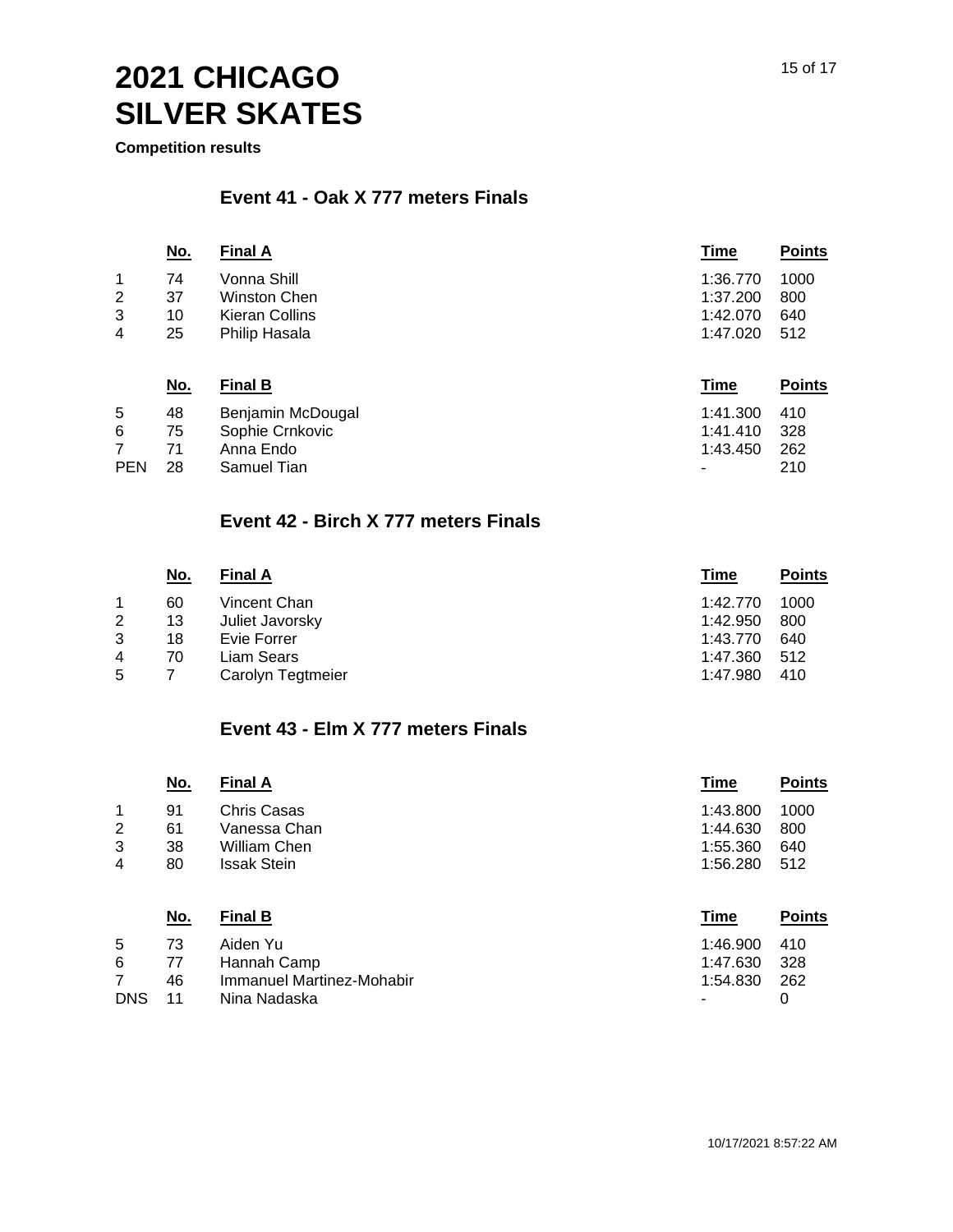**Competition results**

#### **Event 44 - Ash X 777 meters Finals**

|                | <u>No.</u> | <b>Final A</b>            | Time     | <b>Points</b> |
|----------------|------------|---------------------------|----------|---------------|
|                | 9          | <b>Tevin Chimedtseren</b> | 1:40.210 | 1000          |
| $\overline{2}$ | 52         | Kaleb Stein               | 1:51.630 | 800           |
| 3              | 20         | Henry Lopuszynski         | 1:59.660 | 640           |
| $\overline{4}$ | 57         | Hugh Lin                  | 1:59.830 | 512           |
| 5              | 59         | Hudson Kim                | 2:12.470 | 410           |
| <b>PEN</b>     | 33         | Aina Smith-Valls          |          | 328           |

#### **Event 45 - Ginkgo X 500 meters Finals**

|   | <u>No.</u> | <b>Final A</b>       | Time     | <b>Points</b> |
|---|------------|----------------------|----------|---------------|
|   | 56         | Lucy Farley          | 1:21.280 | 1000          |
| 2 | 78         | Gavin O'Shaughnessey | 1:21.450 | 800           |
| 3 | 45         | Levi Chiapello       | 1:28.640 | 640           |
| 4 | 23         | Nathaniel Thouma     | 1:30.120 | - 512         |

#### **Event 46 - Elder X 1500 meters Finals**

|                | <u>No.</u> | <b>Final A</b>  | <u>Time</u> | <b>Points</b> |
|----------------|------------|-----------------|-------------|---------------|
|                |            | Eddie Kim       | 2:52.980    | 1000          |
| $\overline{2}$ | 84         | Anthony Salvati | 3:01.860    | 800           |
| 3              | 44         | Tim Moore       | 3:06.020    | 640           |
| $\overline{4}$ | 39         | Gary Martin     | 3:06.560    | 512           |
| 5              | 85         | Mary Murphy     | 3:16.310    | 410           |

#### **Event 47 - Poplar X 1500 meters Finals**

|   | <u>No.</u> | <b>Final A</b>                     | <b>Time</b> | <b>Points</b> |
|---|------------|------------------------------------|-------------|---------------|
| 1 | 66         | <b>Brandon Liao</b>                | 2:46.780    | 1000          |
| 2 | 67         | Leo Thompson                       | 2:47.700    | 800           |
| 3 | 40         | <b>Quinn Derheimer</b>             | 2:51.040    | 640           |
| 4 | 5          | Marcello Gaus Ehning               | 2:54.800    | 512           |
|   | <u>No.</u> | <b>Final B</b>                     | <b>Time</b> | <b>Points</b> |
|   |            |                                    |             |               |
| 5 | 50         | Andrea Cao                         | 3:07.160    | 410           |
| 6 | 43         | Eliza Rhodehamel                   | 3:07.300    | 328           |
| 7 | 34         |                                    | 3:07.540    | 262           |
| 8 | 30         | Zixiang Cao<br><b>Wesley Jones</b> | 3:07.850    | 210           |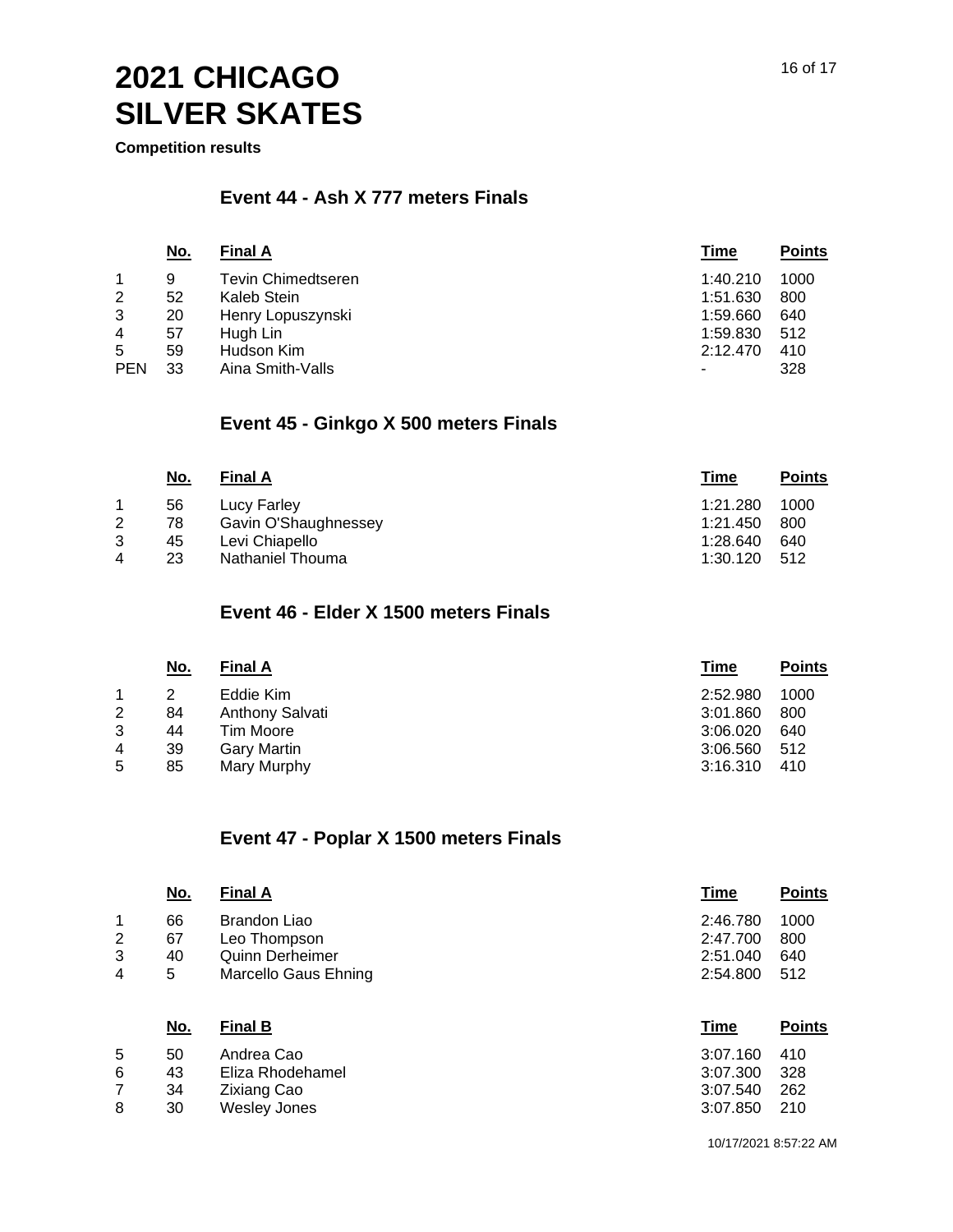**Competition results**

| <u>No.</u> | <b>Final C</b>          | <u>Time</u> | <b>Points</b> |
|------------|-------------------------|-------------|---------------|
| 88         | Andy Endo               | 2:56.950    | 168           |
|            | Mia Mahmud              | 3:02.040    | - 134         |
| 42         | <b>Brooke Derheimer</b> | 3:03.810    | 107           |
|            |                         |             |               |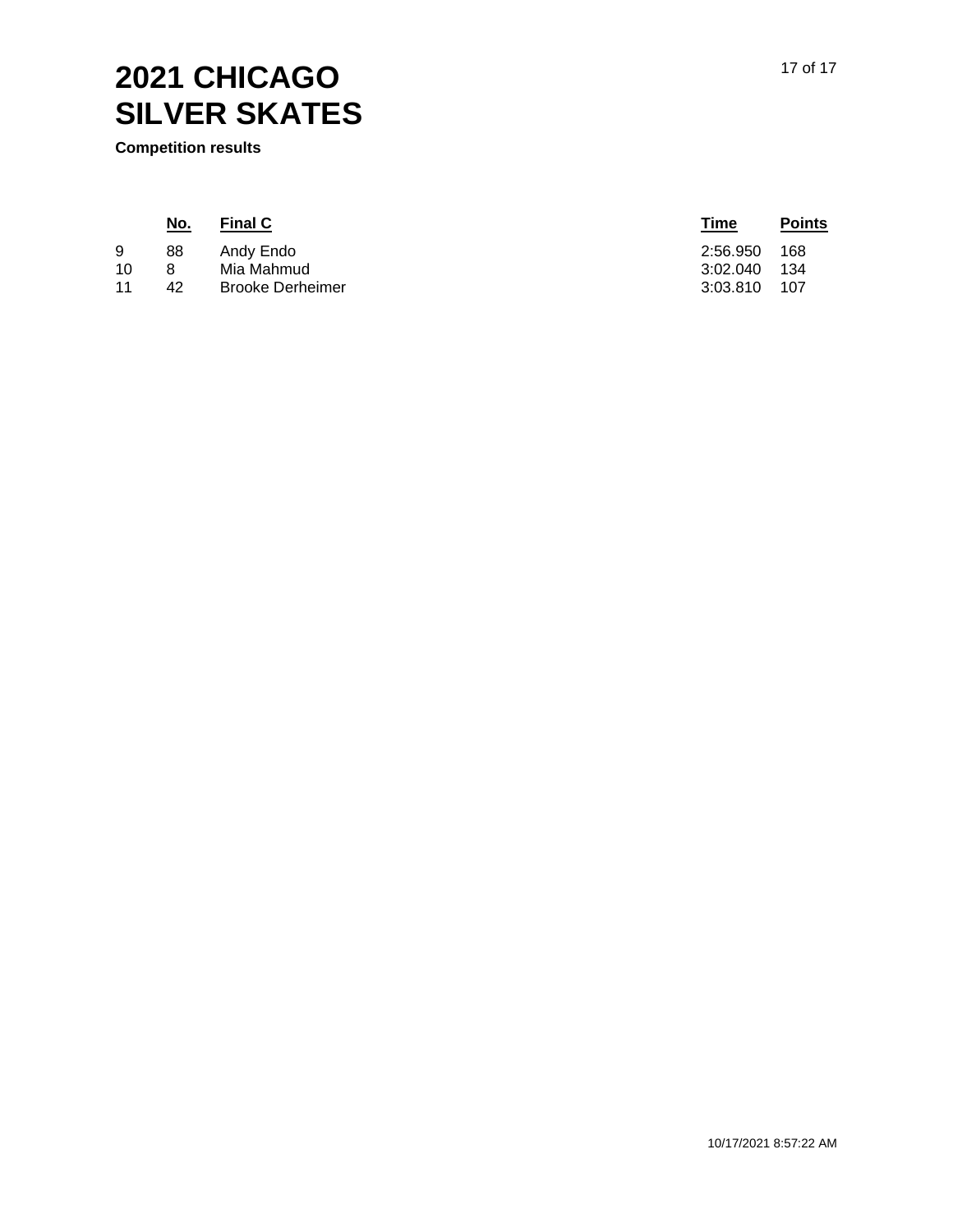**Time Classification**

|                |            | <b>Ivy Mixed</b>    |                  |
|----------------|------------|---------------------|------------------|
|                | <u>No.</u> | 85 Meters           | <b>Best Time</b> |
| 1              | 79         | Louik Finnigan      | 17.010           |
| 2              | 22         | James Ribecky       | 17.30            |
| 3              | 81         | <b>Henry Fobes</b>  | 20.280           |
| 4              | 15         | <b>Jax Montes</b>   | 20.760           |
| 5              | 24         | Liam Biedenbender   | 20.860           |
| 6              | 16         | <b>Frida Montes</b> | 27.190           |
|                |            |                     |                  |
|                | <u>No.</u> | 170 Meters          | <b>Best Time</b> |
| 1              | 22         | James Ribecky       | 32.360           |
| 2              | 79         | Louik Finnigan      | 32.980           |
| 3              | 24         | Liam Biedenbender   | 35.170           |
| 4              | 15         | <b>Jax Montes</b>   | 39.020           |
| 5              | 81         | Henry Fobes         | 40.890           |
| 6              | 16         | <b>Frida Montes</b> | 55.520           |
|                |            |                     |                  |
|                | <u>No.</u> | 255 Meters          | <b>Best Time</b> |
| 1              | 22         | James Ribecky       | 48.020           |
| 2              | 24         | Liam Biedenbender   | 53.540           |
| 3              | 79         | Louik Finnigan      | 53.670           |
| 4              | 15         | <b>Jax Montes</b>   | 1:00.290         |
| 5              | 81         | Henry Fobes         | 1:04.860         |
| 6              | 16         | <b>Frida Montes</b> | 1:26.820         |
|                |            |                     |                  |
|                | <u>No.</u> | 340 Meters          | <b>Best Time</b> |
| 1              | 22         | James Ribecky       | 1:08.960         |
| $\overline{2}$ | 24         | Liam Biedenbender   | 1:11.670         |
| 3              | 79         | Louik Finnigan      | 1:12.70          |
| 4              | 81         | Henry Fobes         | 1:20.640         |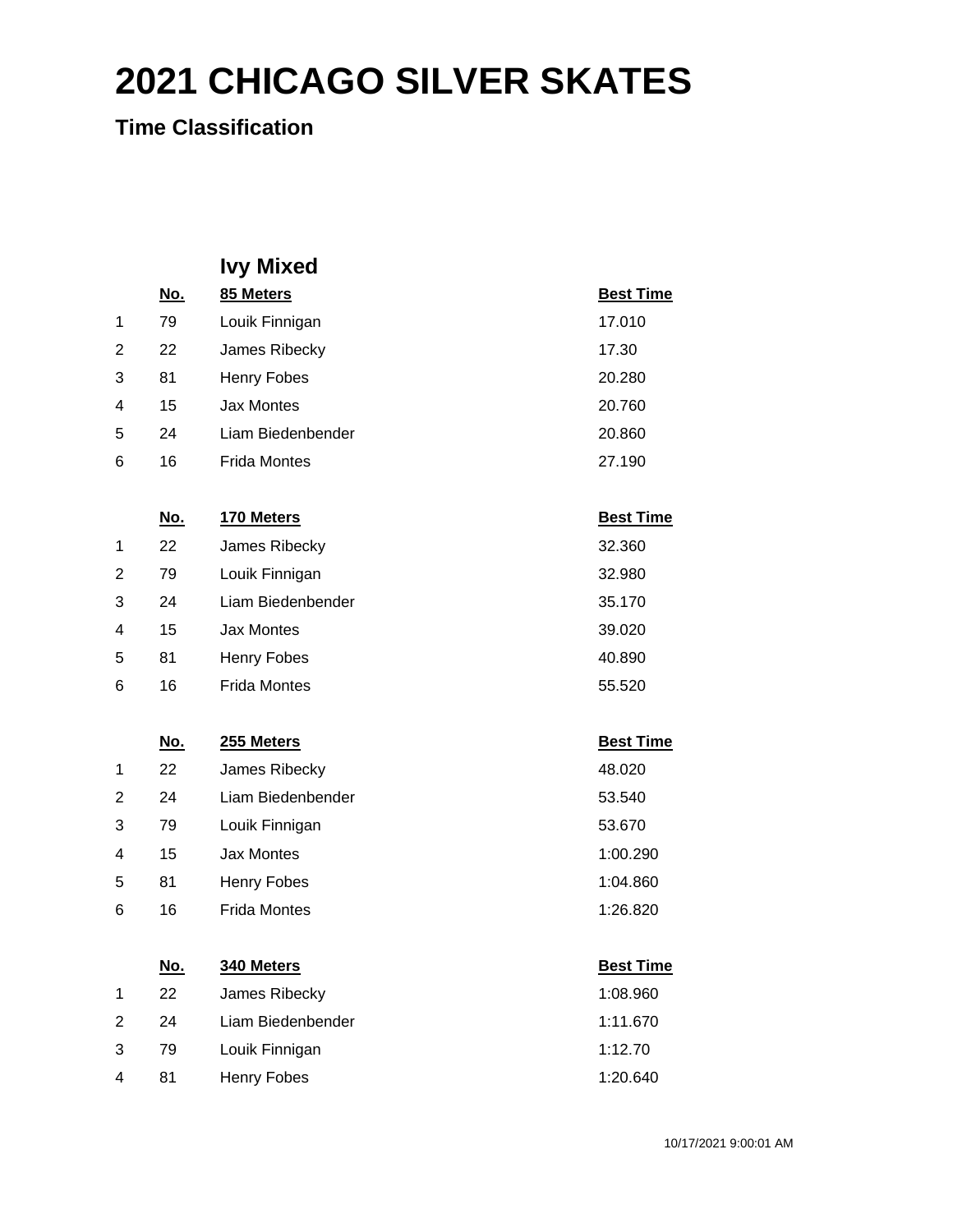### **Time Classification**

| 5 <sup>5</sup> | 15     | Jax Montes   | 1:21.340 |
|----------------|--------|--------------|----------|
| 6.             | - 16 - | Frida Montes | 1:44.450 |

## **Poplar Mixed**

|                | <u>No.</u> | 1000 Meters             | <b>Best Time</b> |
|----------------|------------|-------------------------|------------------|
| 1              | 67         | Leo Thompson            | 1:43.110         |
| 2              | 66         | Brandon Liao            | 1:44.010         |
| 3              | 40         | <b>Quinn Derheimer</b>  | 1:44.510         |
| 4              | 5          | Marcello Gaus Ehning    | 1:44.560         |
| 5              | 43         | Eliza Rhodehamel        | 1:45.080         |
| 6              | 30         | <b>Wesley Jones</b>     | 1:45.110         |
| 7              | 27         | William Wang            | 1:47.360         |
| 8              | 34         | <b>Zixiang Cao</b>      | 1:48.990         |
| 9              | 88         | Andy Endo               | 1:49.520         |
| 10             | 50         | Andrea Cao              | 1:49.660         |
| 11             | 8          | Mia Mahmud              | 1:52.20          |
| 12             | 42         | <b>Brooke Derheimer</b> | 1:54.070         |
|                |            |                         |                  |
|                | <u>No.</u> | 500 Meters              | <b>Best Time</b> |
| 1              | 66         | <b>Brandon Liao</b>     | 47.840           |
| $\overline{2}$ | 5          | Marcello Gaus Ehning    | 48.520           |
| 3              | 67         | Leo Thompson            | 48.590           |

| 3  | 67 | Leo Thompson            | 48.590 |
|----|----|-------------------------|--------|
| 4  | 30 | <b>Wesley Jones</b>     | 49.790 |
| 5. | 40 | <b>Quinn Derheimer</b>  | 50.350 |
| 6  | 34 | <b>Zixiang Cao</b>      | 50.790 |
| 7  | 43 | Eliza Rhodehamel        | 51.710 |
| 8  | 8  | Mia Mahmud              | 52.510 |
| 8  | 88 | Andy Endo               | 52.510 |
| 10 | 27 | William Wang            | 52.610 |
| 11 | 50 | Andrea Cao              | 53.290 |
| 12 | 42 | <b>Brooke Derheimer</b> | 54.260 |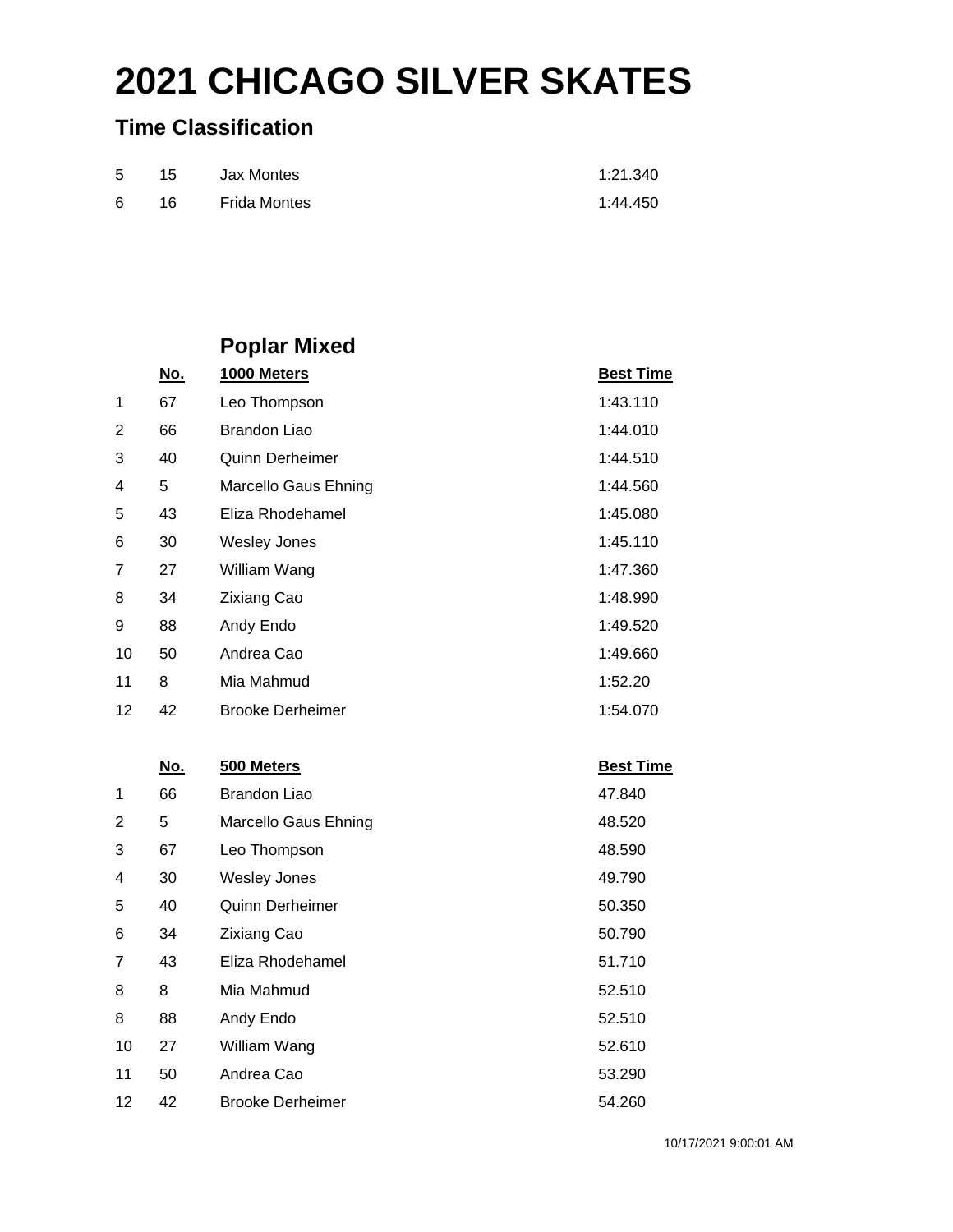### **Time Classification**

|    | No. | 1500 Meters             | <b>Best Time</b> |
|----|-----|-------------------------|------------------|
| 1  | 66  | Brandon Liao            | 2:46.780         |
| 2  | 67  | Leo Thompson            | 2:47.70          |
| 3  | 40  | Quinn Derheimer         | 2:50.550         |
| 4  | 34  | <b>Zixiang Cao</b>      | 2:54.80          |
| 4  | 5   | Marcello Gaus Ehning    | 2:54.80          |
| 6  | 88  | Andy Endo               | 2:56.950         |
| 7  | 50  | Andrea Cao              | 2:57.820         |
| 8  | 30  | <b>Wesley Jones</b>     | 2:57.890         |
| 9  | 43  | Eliza Rhodehamel        | 2:58.860         |
| 10 | 8   | Mia Mahmud              | 3:00.360         |
| 11 | 42  | <b>Brooke Derheimer</b> | 3:03.810         |

### **Maple Mixed**

| No. | 777 Meters            | <b>Best Time</b> |
|-----|-----------------------|------------------|
| 31  | lan Chien             | 1:23.660         |
| 12  | Jackson Stroth        | 1:24.640         |
| 68  | Cal Eggers            | 1:26.020         |
| 64  | Matthew Voegeli       | 1:26.580         |
| 90  | Alex Casas            | 1:27.230         |
| 36  | Winny Chen            | 1:31.560         |
| 47  | Henry Kurtz           | 1:32.990         |
| 69  | <b>Martzel Montes</b> | 1:33.790         |
| 63  | Stella Summerfield    | 1:37.520         |
|     |                       |                  |

|                | <u>No.</u> | 500 Meters      | <b>Best Time</b> |
|----------------|------------|-----------------|------------------|
| 1              | 12         | Jackson Stroth  | 53.560           |
| $\overline{2}$ | 64         | Matthew Voegeli | 53.590           |
| 3              | -31        | lan Chien       | 53.730           |
| 4              | 68         | Cal Eggers      | 55.690           |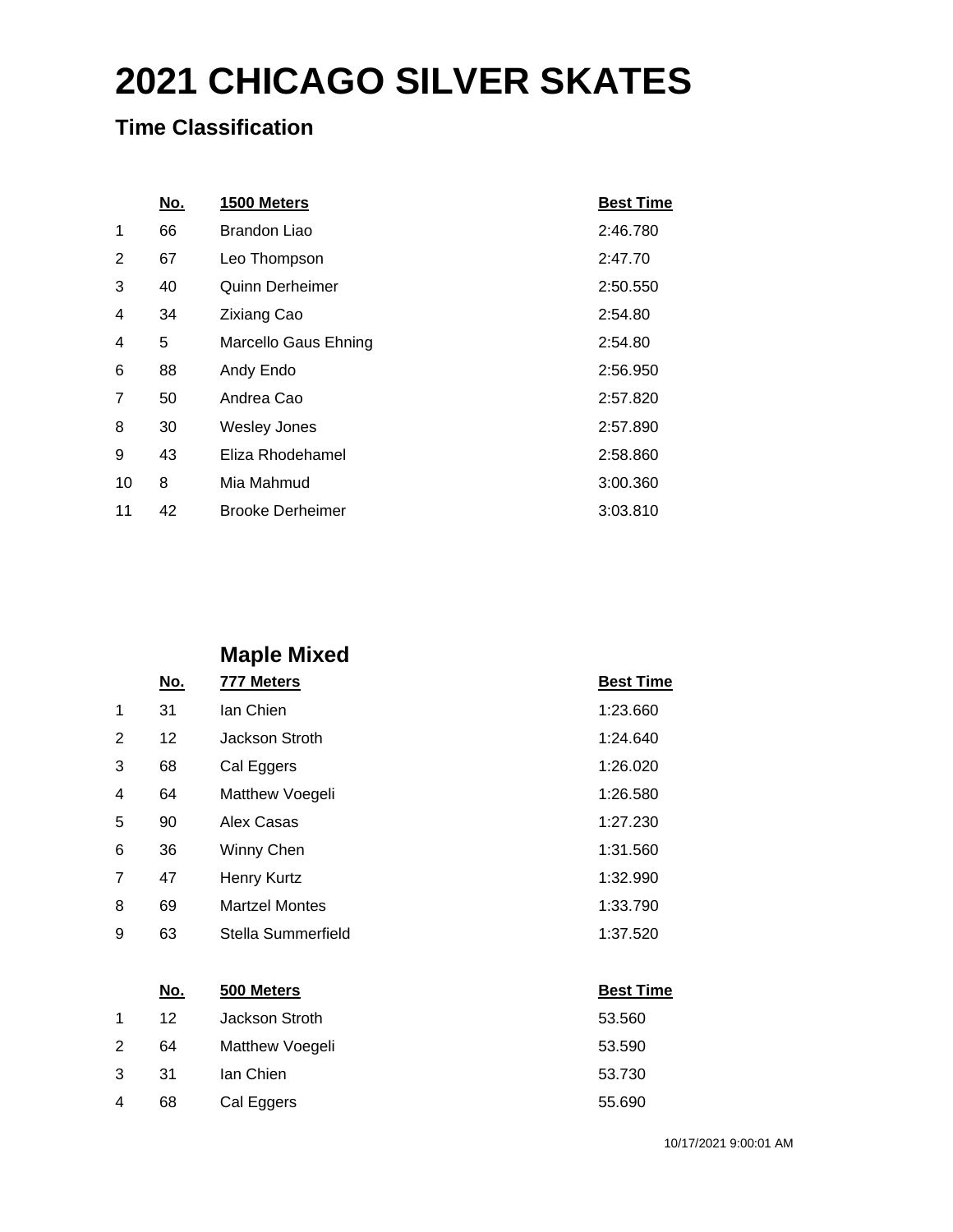### **Time Classification**

| 90 | Alex Casas            | 55.920   |
|----|-----------------------|----------|
| 36 | Winny Chen            | 57.570   |
| 47 | Henry Kurtz           | 57.980   |
| 69 | <b>Martzel Montes</b> | 59.80    |
| 63 | Stella Summerfield    | 1:00.130 |
|    |                       |          |

|                | <u>No.</u> | 1000 Meters           | <b>Best Time</b> |
|----------------|------------|-----------------------|------------------|
| 1              | 31         | Ian Chien             | 1:51.180         |
| 2              | 64         | Matthew Voegeli       | 1:54.20          |
| 3              | 12         | Jackson Stroth        | 1:54.920         |
| $\overline{4}$ | 68         | Cal Eggers            | 1:55.010         |
| 5              | 90         | Alex Casas            | 1:59.560         |
| 6              | 36         | Winny Chen            | 2:00.730         |
| 7              | 47         | Henry Kurtz           | 2:01.20          |
| 8              | 69         | <b>Martzel Montes</b> | 2:01.570         |
| 9              | 63         | Stella Summerfield    | 2:26.120         |

### **Oak Mixed**

| No. | 500 Meters        | <b>Best Time</b> |
|-----|-------------------|------------------|
| 10  | Kieran Collins    | 57.540           |
| 74  | Vonna Shill       | 1:00.210         |
| 37  | Winston Chen      | 1:00.870         |
| 25  | Philip Hasala     | 1:01.20          |
| 75  | Sophie Crnkovic   | 1:02.270         |
| 48  | Benjamin McDougal | 1:03.830         |
| 71  | Anna Endo         | 1:05.860         |
| 28  | Samuel Tian       | 1:06.550         |
|     |                   |                  |

|                | <u>No.</u> | 333 Meters     | <b>Best Time</b> |
|----------------|------------|----------------|------------------|
|                | 10 I       | Kieran Collins | 38.710           |
| $\overline{2}$ | 25         | Philip Hasala  | 39.60            |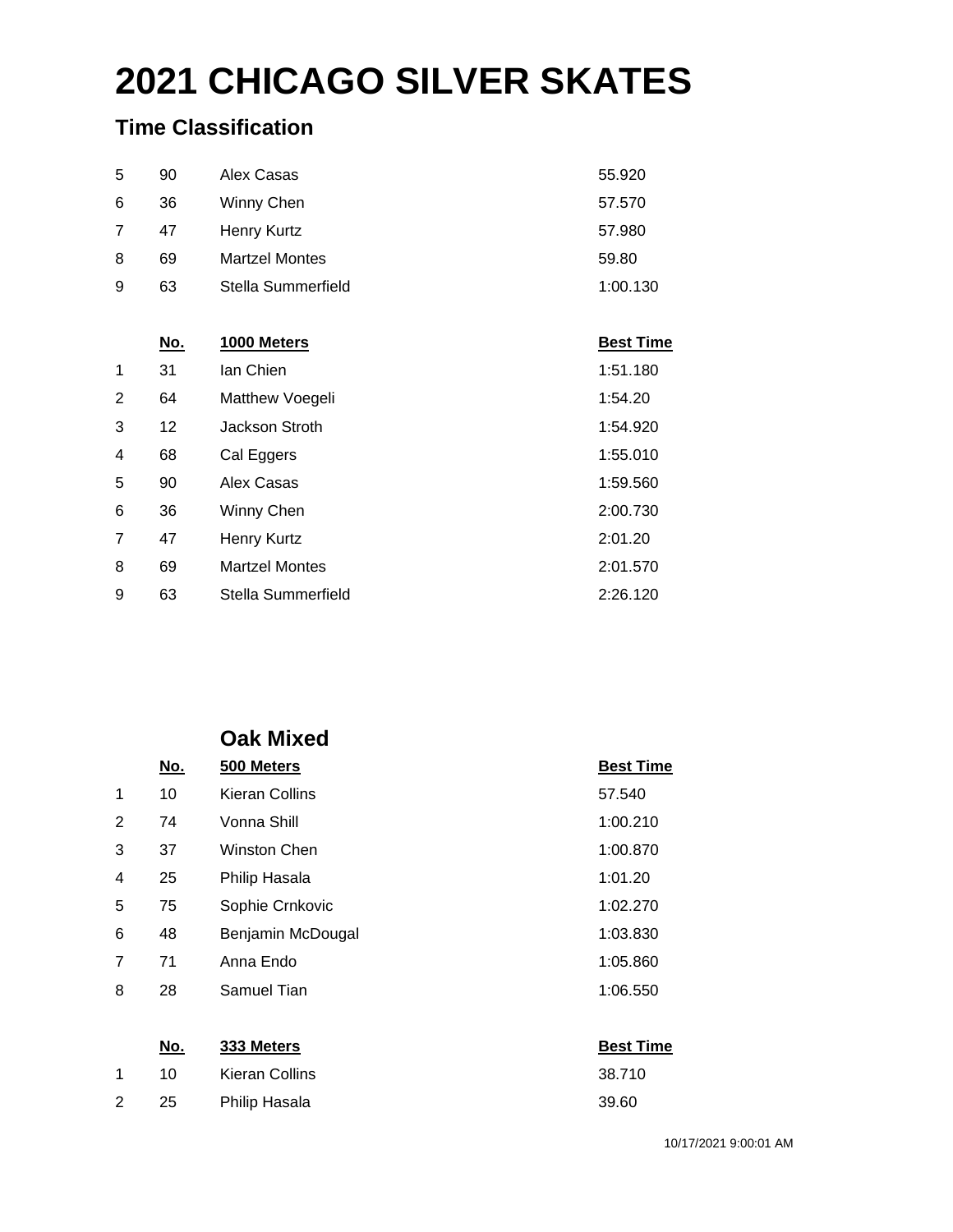### **Time Classification**

|                | <u>No.</u> | 777 Meters        | <b>Best Time</b> |
|----------------|------------|-------------------|------------------|
| 8              | 28         | Samuel Tian       | 44.530           |
| 7              | 71         | Anna Endo         | 43.950           |
| 6              | 48         | Benjamin McDougal | 43.160           |
| 5              | 75         | Sophie Crnkovic   | 41.70            |
| $\overline{4}$ | 37         | Winston Chen      | 39.950           |
| 3              | 74         | Vonna Shill       | 39.880           |

| 1              | 74 | Vonna Shill           | 1:36.770 |
|----------------|----|-----------------------|----------|
| 2              | 37 | Winston Chen          | 1:37.20  |
| 3              | 48 | Benjamin McDougal     | 1:41.30  |
| $\overline{4}$ | 75 | Sophie Crnkovic       | 1:41.410 |
| 5              | 10 | <b>Kieran Collins</b> | 1:42.070 |
| 6              | 71 | Anna Endo             | 1:43.450 |
| 7              | 25 | Philip Hasala         | 1:47.020 |
| 8              | 28 | Samuel Tian           |          |

### **Birch Mixed**

|                | No. | 500 Meters        | <b>Best Time</b> |
|----------------|-----|-------------------|------------------|
| $\mathbf{1}$   | 18  | Evie Forrer       | 1:01.920         |
| 2              | 60  | Vincent Chan      | 1:02.170         |
| 3              | 13  | Juliet Javorsky   | 1:03.790         |
| $\overline{4}$ | 7   | Carolyn Tegtmeier | 1:05.050         |
| 5              | 70  | Liam Sears        | 1:05.450         |
|                |     |                   |                  |

|   | <u>No.</u> | 333 Meters        | <b>Best Time</b> |
|---|------------|-------------------|------------------|
| 1 | 60         | Vincent Chan      | 40.190           |
| 2 | 7          | Carolyn Tegtmeier | 43.920           |
| 3 | 70         | Liam Sears        | 44.170           |
| 4 | 13         | Juliet Javorsky   | 44.360           |
| 5 | 18         | Evie Forrer       | 44.730           |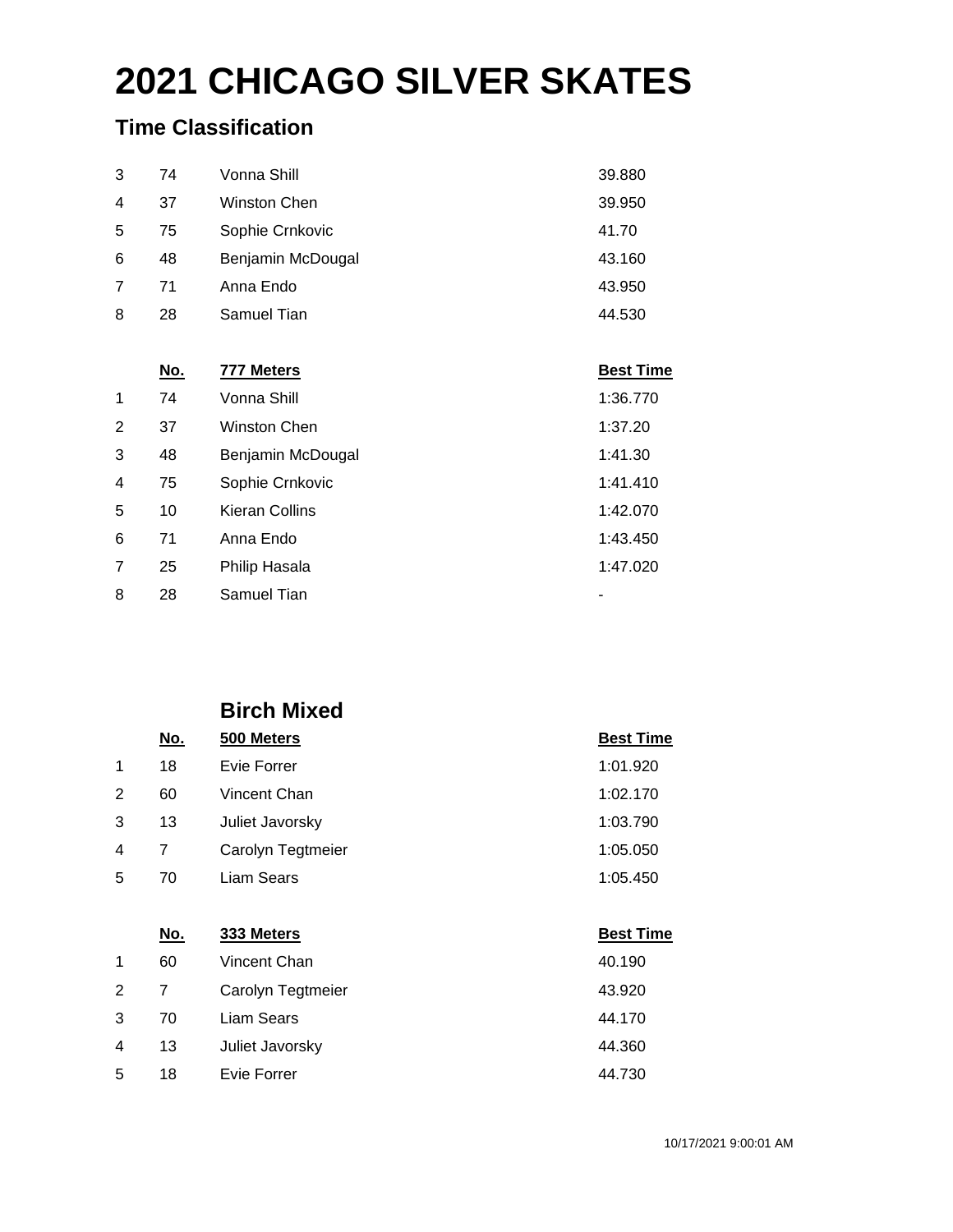### **Time Classification**

|                | <u>No.</u> | 777 Meters        | <b>Best Time</b> |
|----------------|------------|-------------------|------------------|
| 1              | 60         | Vincent Chan      | 1:42.770         |
| 2              | 13         | Juliet Javorsky   | 1:42.950         |
| 3              | 18         | Evie Forrer       | 1:43.770         |
| $\overline{4}$ | 70         | Liam Sears        | 1:47.360         |
| 5              |            | Carolyn Tegtmeier | 1:47.980         |

### **Elm Mixed**

|                | No. | 500 Meters                | <b>Best Time</b> |
|----------------|-----|---------------------------|------------------|
| 1              | 91  | Chris Casas               | 1:02.280         |
| 2              | 73  | Aiden Yu                  | 1:02.370         |
| 3              | 61  | Vanessa Chan              | 1:03.980         |
| $\overline{4}$ | 38  | William Chen              | 1:04.330         |
| 5              | 80  | <b>Issak Stein</b>        | 1:04.670         |
| 6              | 77  | Hannah Camp               | 1:05.20          |
| 7              | 46  | Immanuel Martinez-Mohabir | 1:08.420         |
| 8              | 11  | Nina Nadaska              | 1:08.830         |

### **No. 333 Meters Best Time** 1 61 Vanessa Chan **1 1 and 1**1.980 91 Chris Casas 42.230 80 Issak Stein 43.20 4 77 Hannah Camp 13.260 38 William Chen 43.830 46 Immanuel Martinez-Mohabir 44.680 73 Aiden Yu 45.180 11 Nina Nadaska 53.510

|   | No. | 777 Meters   | <b>Best Time</b> |
|---|-----|--------------|------------------|
|   | 91  | Chris Casas  | 1:43.80          |
| 2 | 61  | Vanessa Chan | 1:44.630         |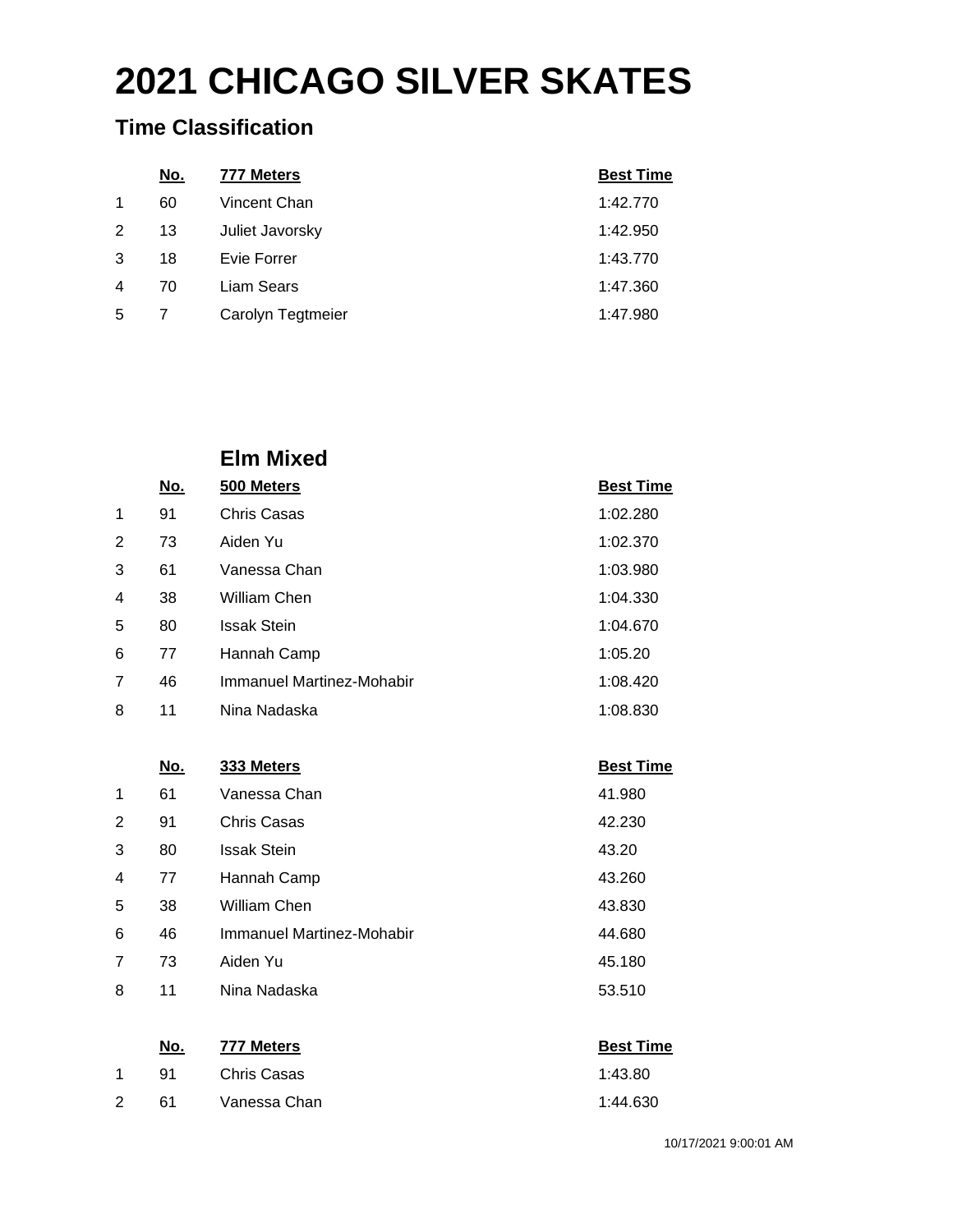### **Time Classification**

| 3              | 73 | Aiden Yu                  | 1:46.90  |
|----------------|----|---------------------------|----------|
| $\overline{4}$ | 77 | Hannah Camp               | 1:47.630 |
| 5              | 46 | Immanuel Martinez-Mohabir | 1:54.830 |
| 6              | 38 | William Chen              | 1:55.360 |
| 7              | 80 | <b>Issak Stein</b>        | 1:56.280 |
| 8              | 11 | Nina Nadaska              |          |

### **Ash Mixed**

|                | <u>No.</u> | 500 Meters                | <b>Best Time</b> |
|----------------|------------|---------------------------|------------------|
| 1              | 9          | <b>Tevin Chimedtseren</b> | 1:01.560         |
| 2              | 52         | Kaleb Stein               | 1:07.890         |
| 3              | 33         | Aina Smith-Valls          | 1:15.520         |
| 4              | 20         | Henry Lopuszynski         | 1:16.330         |
| 5              | 59         | Hudson Kim                | 1:17.60          |
| 6              | 57         | Hugh Lin                  |                  |
|                |            |                           |                  |
|                |            |                           |                  |
|                | No.        | 333 Meters                | <b>Best Time</b> |
| 1              | 9          | <b>Tevin Chimedtseren</b> | 41.460           |
| $\overline{2}$ | 52         | Kaleb Stein               | 45.380           |
| 3              | 33         | Aina Smith-Valls          | 51.450           |
| 4              | 59         | Hudson Kim                | 51.70            |
| 5              | 20         | Henry Lopuszynski         | 52.580           |

#### **No. 777 Meters Best Time**

| 1 | 9  | <b>Tevin Chimedtseren</b> | 1:40.210 |
|---|----|---------------------------|----------|
| 2 | 52 | Kaleb Stein               | 1:51.630 |
| 3 | 20 | Henry Lopuszynski         | 1:59.660 |
| 4 | 57 | Hugh Lin                  | 1:59.830 |
| 5 | 59 | Hudson Kim                | 2:12.470 |
| 6 | 33 | Aina Smith-Valls          |          |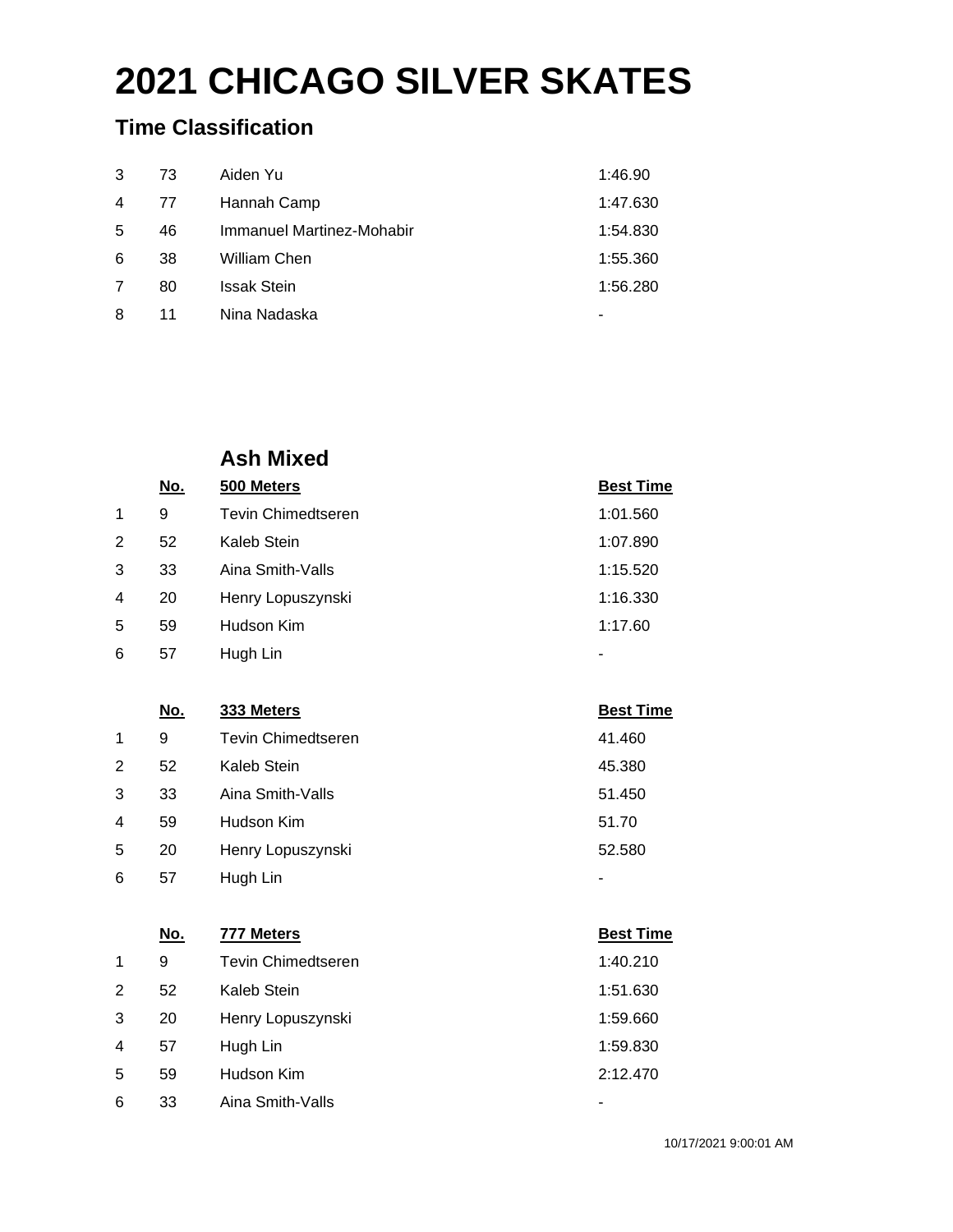**Time Classification**

## **Ginkgo Mixed**

|                | <u>No.</u> | 333 Meters           | <b>Best Time</b> |
|----------------|------------|----------------------|------------------|
| 1              | 56         | Lucy Farley          | 51.860           |
| $\overline{2}$ | 23         | Nathaniel Thouma     | 53.170           |
| 3              | 78         | Gavin O'Shaughnessey | 55.480           |
| 4              | 45         | Levi Chiapello       | 56.830           |
|                |            |                      |                  |
|                | <u>No.</u> | 222 Meters           | <u>Best Time</u> |
| 1              | 56         | Lucy Farley          | 35.180           |
| 2              | 23         | Nathaniel Thouma     | 36.210           |
| 3              | 45         | Levi Chiapello       | 36.610           |
| 4              | 78         | Gavin O'Shaughnessey | 36.730           |
|                |            |                      |                  |
|                | <u>No.</u> | 500 Meters           | <b>Best Time</b> |
| 1              | 56         | Lucy Farley          | 1:21.280         |
| $\overline{2}$ | 78         | Gavin O'Shaughnessey | 1:21.450         |
| 3              | 45         | Levi Chiapello       | 1:28.640         |

|   |            | <b>Elder Mixed</b>     |                  |  |
|---|------------|------------------------|------------------|--|
|   | <u>No.</u> | 1000 Meters            | <b>Best Time</b> |  |
|   | 2          | Eddie Kim              | 1:50.060         |  |
| 2 | 85         | Mary Murphy            | 1:57.860         |  |
| 3 | 44         | <b>Tim Moore</b>       | 2:00.580         |  |
| 4 | 84         | <b>Anthony Salvati</b> | 2:00.670         |  |
| 5 | 39         | Gary Martin            | 2:06.80          |  |

23 Nathaniel Thouma 1:30.120